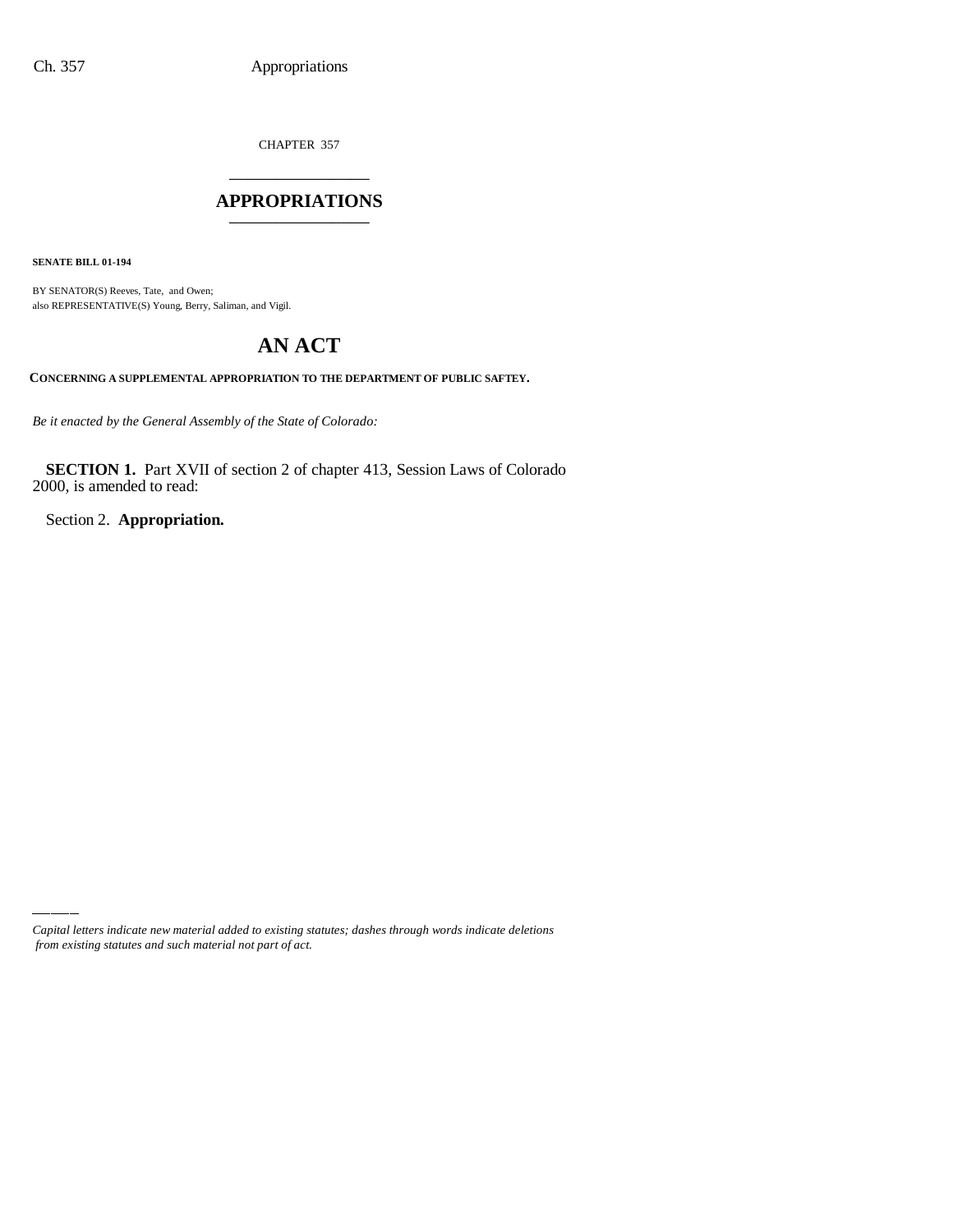-

|                                 |                 |              |                                    |                | <b>APPROPRIATION FROM</b> |                          |                |
|---------------------------------|-----------------|--------------|------------------------------------|----------------|---------------------------|--------------------------|----------------|
|                                 |                 |              |                                    | <b>GENERAL</b> |                           | <b>CASH</b>              |                |
|                                 | ITEM &          |              | <b>GENERAL</b>                     | <b>FUND</b>    | <b>CASH</b>               | <b>FUNDS</b>             | <b>FEDERAL</b> |
|                                 | <b>SUBTOTAL</b> | <b>TOTAL</b> | <b>FUND</b>                        | <b>EXEMPT</b>  | <b>FUNDS</b>              | <b>EXEMPT</b>            | <b>FUNDS</b>   |
|                                 | \$<br>\$        |              | \$                                 | \$             | $\mathbf{\hat{S}}$        | \$                       | \$             |
|                                 |                 |              | <b>PART XVII</b>                   |                |                           |                          |                |
|                                 |                 |              | <b>DEPARTMENT OF PUBLIC SAFETY</b> |                |                           |                          |                |
| (1) EXECUTIVE DIRECTOR'S OFFICE |                 |              |                                    |                |                           |                          |                |
| <b>Personal Services</b>        | 2,002,209       |              |                                    |                |                           | $2,002,209(T)^a$         |                |
|                                 |                 |              |                                    |                |                           | $(34.5$ FTE)             |                |
| Health, Life, and Dental        | 2,414,566       |              | 42,009                             |                | $101,238$ <sup>b</sup>    | 2,196,324°               | 74,995         |
| Short-term Disability           | 21,248          |              | 157                                |                | 820 <sup>b</sup>          | $19,847$ <sup>d</sup>    | 424            |
| Salary Survey and Senior        |                 |              |                                    |                |                           |                          |                |
| <b>Executive Service</b>        | 2,499,369       |              | 540,747                            |                | $103,708$ <sup>b</sup>    | $1,801,521$ <sup>e</sup> | 53,393         |
| Anniversary Increases           | 755,476         |              | 135,833                            |                | $30,873^b$                | 584,534f                 | 4,236          |
| Shift Differential              | 336,614         |              | 64,806                             |                | 84,915 <sup>b</sup>       | 186,893 <sup>g</sup>     |                |
| Workers' Compensation           | 1,206,776       |              |                                    |                |                           | $1,206,776(T)^a$         |                |
| <b>Operating Expenses</b>       | 176,348         |              |                                    |                |                           | $176,348(T)^{a}$         |                |
|                                 | 182,377         |              | 6,029                              |                |                           |                          |                |
| Legal Services for 2,113        |                 |              |                                    |                |                           |                          |                |
| hours                           | 117,927         |              | 117,927                            |                |                           |                          |                |
| Purchase of Services from       |                 |              |                                    |                |                           |                          |                |
| Computer Center                 | 16,463          |              |                                    |                |                           | $16,463(T)^{a}$          |                |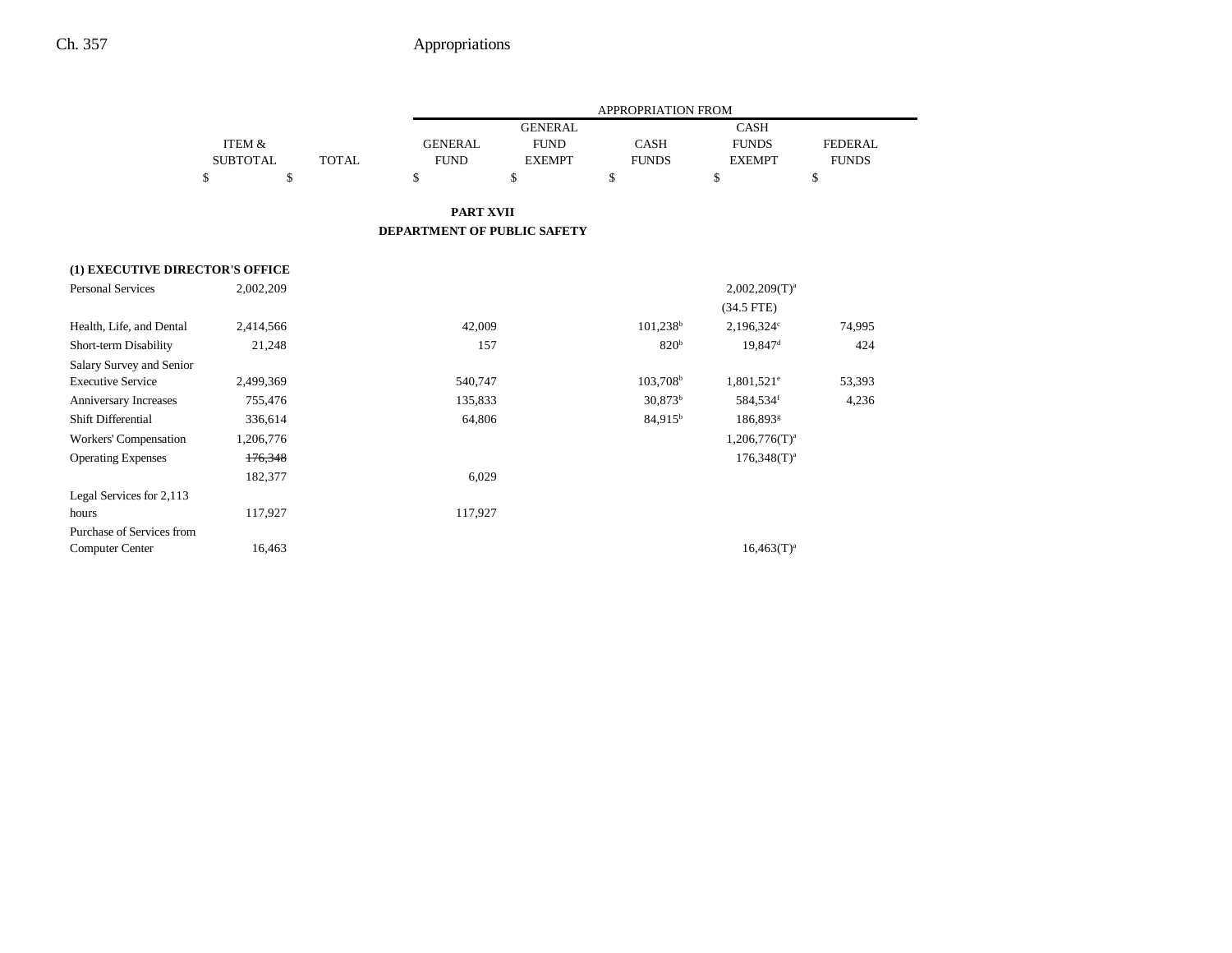| Payment to Risk<br>Management and Property |           |            |             |                  |                          |         |
|--------------------------------------------|-----------|------------|-------------|------------------|--------------------------|---------|
| Funds                                      | 325,678   |            |             |                  | $325,678(T)^{a}$         |         |
| Vehicle Lease Payments <sup>204</sup>      | 47,245    |            |             | $3,033^b$        | $44,212(T)$ <sup>h</sup> |         |
| <b>Leased Space</b>                        | 895,315   |            | 83,503      |                  | 725,737 <sup>i</sup>     | 86,075  |
|                                            | 922,485   |            | 61,670      |                  | 774,740 <sup>i</sup>     |         |
| Capitol Complex Leased                     |           |            |             |                  |                          |         |
| Space                                      | 710,933   |            |             | $2,612^b$        | 687,605 <sup>i</sup>     | 20,716  |
|                                            | 748,708   |            |             |                  | 725,380 <sup>j</sup>     |         |
| Lease Purchase - 700                       |           |            |             |                  |                          |         |
| Kipling Street                             | 580,080   |            |             |                  | $580,080^k$              |         |
| <b>Utilities</b>                           | 73,652    |            |             |                  | 73,652                   |         |
|                                            | 82,311    |            |             |                  | $82,311$ <sup>1</sup>    |         |
| Distributions to Local                     |           |            |             |                  |                          |         |
| Government                                 | 50,000    |            |             | $50,000^{\rm m}$ |                          |         |
| <b>Witness Protection</b>                  |           |            |             |                  |                          |         |
| $\rm{Program}^{205}$                       | 50,000    |            |             |                  | $50,000$ <sup>n</sup>    |         |
|                                            | 100,000   |            |             |                  | $100,000^n$              |         |
| Colorado Integrated                        |           |            |             |                  |                          |         |
| Criminal Justice Information               |           |            |             |                  |                          |         |
| System (CICJIS) <sup>16, 206</sup>         | 1,432,974 |            | 856,454     |                  | $176,520(T)^n$           | 400,000 |
|                                            | 1,419,408 |            |             |                  | $162,954(T)^a$           |         |
|                                            |           |            | $(5.0$ FTE) |                  |                          |         |
|                                            |           | 13,712,873 |             |                  |                          |         |
|                                            |           | 13,828,940 |             |                  |                          |         |
|                                            |           |            |             |                  |                          |         |

a These amounts shall be from indirect cost recoveries.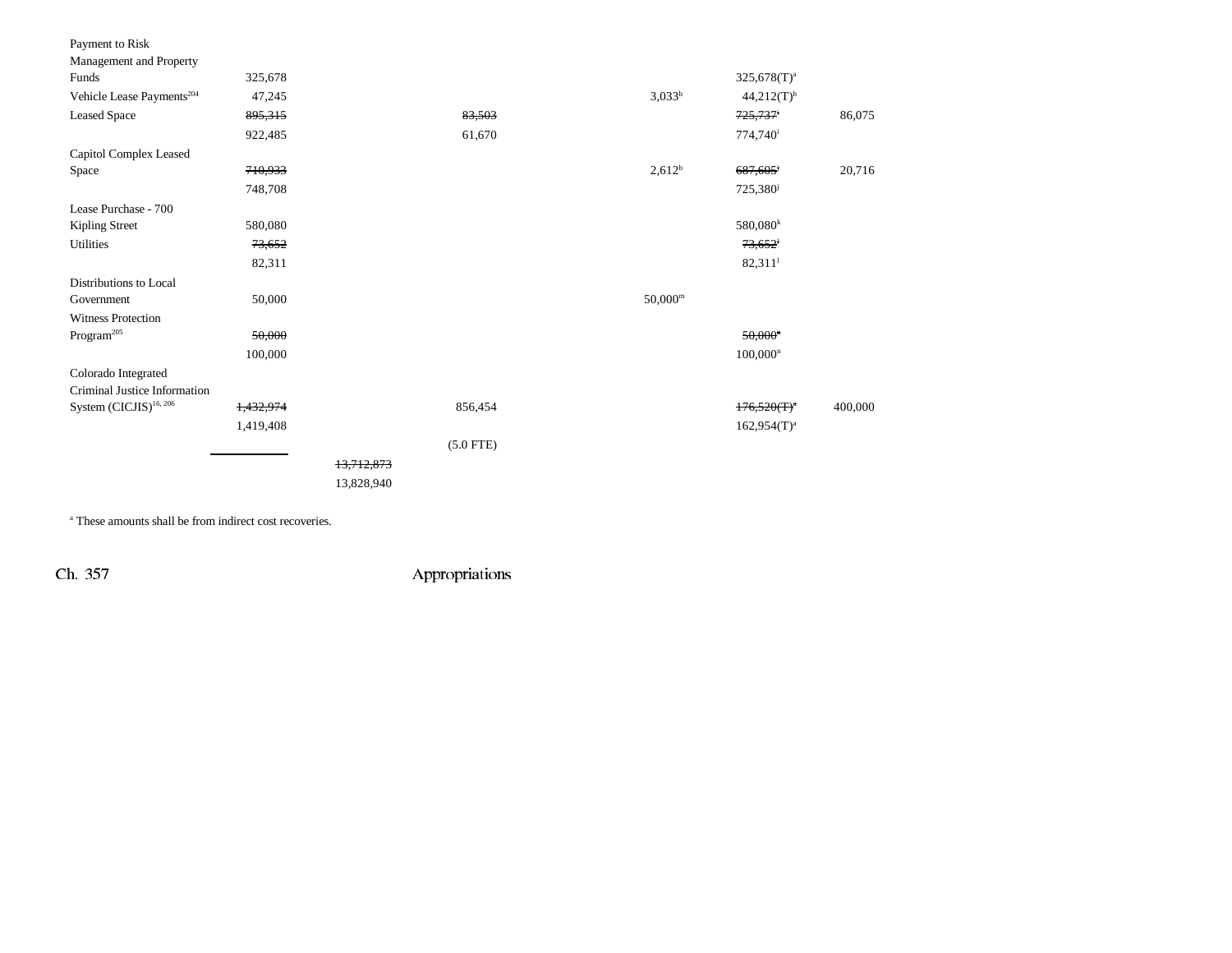|                 |       |                | APPROPRIATION FROM |              |               |              |  |  |
|-----------------|-------|----------------|--------------------|--------------|---------------|--------------|--|--|
|                 |       |                | GENERAL            |              | CASH          |              |  |  |
| ITEM &          |       | <b>GENERAL</b> | <b>FUND</b>        | CASH         | <b>FUNDS</b>  | FEDERAL      |  |  |
| <b>SUBTOTAL</b> | TOTAL | <b>FUND</b>    | <b>EXEMPT</b>      | <b>FUNDS</b> | <b>EXEMPT</b> | <b>FUNDS</b> |  |  |
|                 |       |                |                    |              |               |              |  |  |

b These amounts shall be from various sources of cash funds.

c Of this amount, \$1,678,423 shall be from the Highway Users Tax Fund, \$391,881(T) shall be from indirect cost recoveries, \$12,879(T) shall be from the capitol complex leased space rent proceeds transferred from the Department of Personnel, and \$113,141 shall be from various sources of cash funds exempt.

d Of this amount, \$14,521 shall be from the Highway Users Tax Fund, \$4,389(T) shall be from indirect cost recoveries, \$71(T) shall be from the capitol complex leased space rent proceeds transferred from the Department of Personnel, and \$866 shall be from various sources of exempt cash funds.

<sup>e</sup> Of this amount, \$1,677,612 shall be from the Highway Users Tax Fund, \$6,288(T) shall be from the capitol complex leased space rent proceeds transferred from the Department of Personnel, and \$117,621 shall be from various sources of exempt cash funds.

 $f$  Of this amount, \$535,110 shall be from the Highway Users Tax Fund, \$5,321(T) shall be from the capitol complex leased space rent proceeds transferred from the Department of Personnel, and \$44,103 shall be from various sources of exempt cash funds.

g Of this amount, \$164,408 shall be from the Highway Users Tax Fund, \$13,464(T) shall be from the capitol complex leased space rent proceeds transferred from the Department of Personnel, and \$9,021 shall be from various sources of exempt cash funds.

h Of this amount, \$10,554 shall be from Limited Gaming funds appropriated in the Department of Revenue and \$33,658 shall be from indirect cost recoveries.

<sup>i</sup> Of this amount,  $\frac{6393,936}{8400,040}$  shall be from the Highway Users Tax Fund,  $\frac{6273,637}{F}$  \$287,203(T) shall be from indirect cost recoveries, \$31,386(T) shall be from user fees collected from other state agencies for the Garage Operation, \$14,507(T) shall be from user fees collected from other state agencies for the Aircraft Pool, \$10,621(T) \$39,954(T) shall be from Limited Gaming funds appropriated in the Department of Revenue, and \$1,650(T) shall be from the Sex Offender Surcharge Fund pursuant to Section 18-21-103, C.R.S., appropriated in the Department of Public Safety, Division of Criminal Justice.

<sup>j</sup> Of this amount,  $\frac{6312,924}{3350,699}$  shall be from the Highway Users Tax Fund, \$367,470(T) shall be from indirect cost recoveries, and \$7,211 shall be from various sources of exempt cash funds.

 $k$  Of this amount, \$312,663 shall be from the Highway Users Tax Fund and \$267,417(T) shall be from indirect cost recoveries.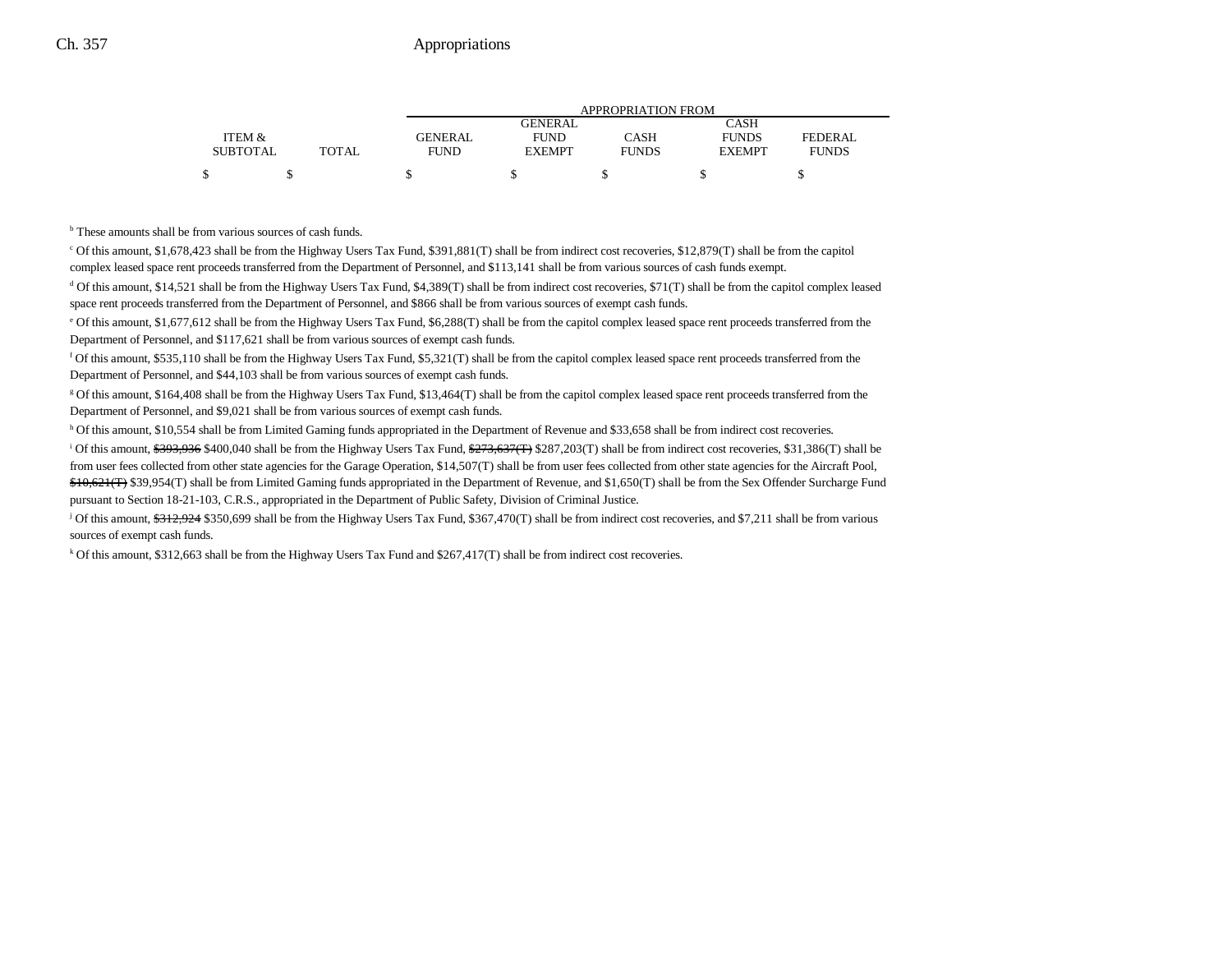<sup>1</sup> Of this amount, \$70,294 \$78,953 shall be from the Highway Users Tax Fund, and \$3,358(T) shall be from user fees collected from other state agencies for the Garage Operation.

m This amount shall be from the Hazardous Materials Safety Fund pursuant to Section 42-20-107, C.R.S.

<sup>n</sup> This amount shall be from reserves in the Witness Protection Fund pursuant to Section 24-33.5-106, C.R.S.

#### **(2) COLORADO STATE PATROL207**

| Colonel, Lt. Colonels,                |            |             |                        |                          |              |
|---------------------------------------|------------|-------------|------------------------|--------------------------|--------------|
| Majors, and Captains                  | 2,599,471  |             |                        | 2,599,471 <sup>a</sup>   |              |
|                                       |            |             |                        | $(33.0$ FTE)             |              |
| Sergeants, Technicians, and           |            |             |                        |                          |              |
| Troopers                              | 31,520,513 |             | 544,629 <sup>b</sup>   | 30,377,236 <sup>c</sup>  | 598,648      |
|                                       |            |             | $(11.0$ FTE)           | $(564.6$ FTE)            | $(18.5$ FTE) |
| Civilians                             | 3,581,168  |             | $46,141$ <sup>d</sup>  | $3,423,675$ <sup>e</sup> | 111,352      |
|                                       |            |             | $(2.0$ FTE $)$         | $(79.5$ FTE)             | $(2.5$ FTE)  |
| Retirements                           | 400,000    |             |                        | $400,000$ <sup>a</sup>   |              |
| Overtime <sup>208</sup>               | 404,891    |             | $5,669^{\rm b}$        | $385,051$ <sup>f</sup>   | 14,171       |
| <b>Operating Expenses</b>             | 4,556,726  |             | $334,070$ <sup>b</sup> | 3,789,805*               | 432,851      |
|                                       | 5,873,047  |             | 342,892 <sup>b</sup>   | 5,091,119 <sup>g</sup>   | 439,036      |
| Vehicle Lease Payments <sup>204</sup> | 4,000,896  |             | $47,652^b$             | $3,940,067$ <sup>h</sup> | 13,177       |
|                                       | 3,442,350  | 79,891      | $76,679$ <sup>b</sup>  | $3,272,603^h$            |              |
| Dispatch Services <sup>209</sup>      | 5,026,444  | 143,990     | 325,349 <sup>i</sup>   | 4,552,728                | 4,377        |
|                                       |            | $(2.0$ FTE) | $(11.0$ FTE)           | $(123.1$ FTE)            |              |
| <b>State Patrol Training</b>          |            |             |                        |                          |              |
| Academy                               | 1,896,196  |             | 171,748 <sup>i</sup>   | $1,724,448$ <sup>k</sup> |              |
|                                       |            |             | $(1.0$ FTE)            | $(16.0$ FTE)             |              |
| <b>Highway Safety Grants</b>          | 500,000    |             |                        | $500,000(T)^1$           |              |
| Aircraft Pool <sup>210</sup>          | 488,861    | 84,901      | 9,900 <sup>b</sup>     | 394,060 <sup>m</sup>     |              |
|                                       |            |             |                        |                          |              |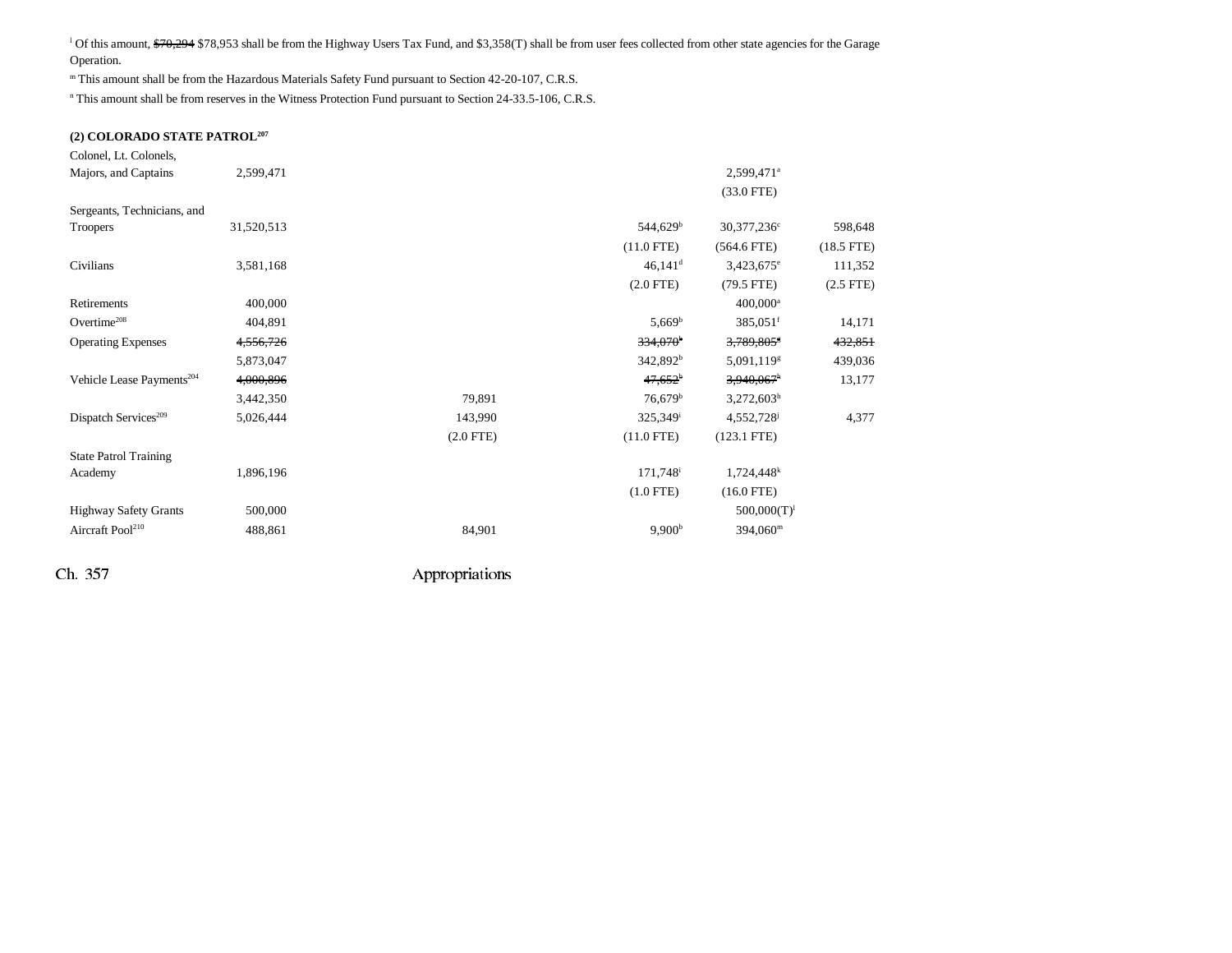|                                              |                                      |              | APPROPRIATION FROM            |                                                |                             |                                              |                                |  |
|----------------------------------------------|--------------------------------------|--------------|-------------------------------|------------------------------------------------|-----------------------------|----------------------------------------------|--------------------------------|--|
|                                              | <b>ITEM &amp;</b><br><b>SUBTOTAL</b> | <b>TOTAL</b> | <b>GENERAL</b><br><b>FUND</b> | <b>GENERAL</b><br><b>FUND</b><br><b>EXEMPT</b> | <b>CASH</b><br><b>FUNDS</b> | <b>CASH</b><br><b>FUNDS</b><br><b>EXEMPT</b> | <b>FEDERAL</b><br><b>FUNDS</b> |  |
|                                              | \$                                   | \$           | \$                            | \$                                             | \$                          | \$                                           | \$                             |  |
|                                              |                                      |              |                               |                                                |                             |                                              |                                |  |
|                                              |                                      |              |                               |                                                |                             | $(6.0$ FTE)                                  |                                |  |
| Aircraft Engine Reserve                      | 180,000                              |              |                               |                                                |                             | $180,000(T)^n$                               |                                |  |
| Capitol and Governor's                       |                                      |              |                               |                                                |                             |                                              |                                |  |
| Security                                     | 1,893,829                            |              | 1,374,247                     |                                                |                             | $519,582(T)$ <sup>o</sup>                    |                                |  |
|                                              | 1,923,205                            |              | 1,403,623                     |                                                |                             |                                              |                                |  |
|                                              |                                      |              | $(24.0$ FTE)                  |                                                |                             | $(13.0$ FTE)                                 |                                |  |
| Highway Road Closure                         |                                      |              |                               |                                                |                             |                                              |                                |  |
| Fund                                         | 725,000                              |              |                               |                                                | $225,000^{\circ}$           | 500,000(T)                                   |                                |  |
|                                              | 943,750                              |              |                               |                                                | $261,458$ <sup>b</sup>      | $682,292(T)^1$                               |                                |  |
| <b>Nuclear Materials</b>                     |                                      |              |                               |                                                |                             |                                              |                                |  |
| Transportation                               | 2,500                                |              |                               |                                                | $2,500^p$                   |                                              |                                |  |
| Hazardous Materials                          |                                      |              |                               |                                                |                             |                                              |                                |  |
| Routing                                      | 516,938                              |              |                               |                                                | 107,290 <sup>q</sup>        | 409,648 <sup>a</sup>                         |                                |  |
|                                              |                                      |              |                               |                                                | $(1.5$ FTE)                 | $(6.5$ FTE)                                  |                                |  |
| Hazardous Materials                          |                                      |              |                               |                                                |                             |                                              |                                |  |
| Equipment                                    | 171,000                              |              |                               |                                                |                             | $171,000^a$                                  |                                |  |
| Vehicle Identification<br>Number Inspections | 47,663                               |              |                               |                                                | $47,663$ <sup>r</sup>       |                                              |                                |  |
| Garage Operations                            | 584,634                              |              |                               |                                                | 7,920 <sup>b</sup>          | $576,714(T)^s$                               |                                |  |
|                                              |                                      |              |                               |                                                |                             |                                              |                                |  |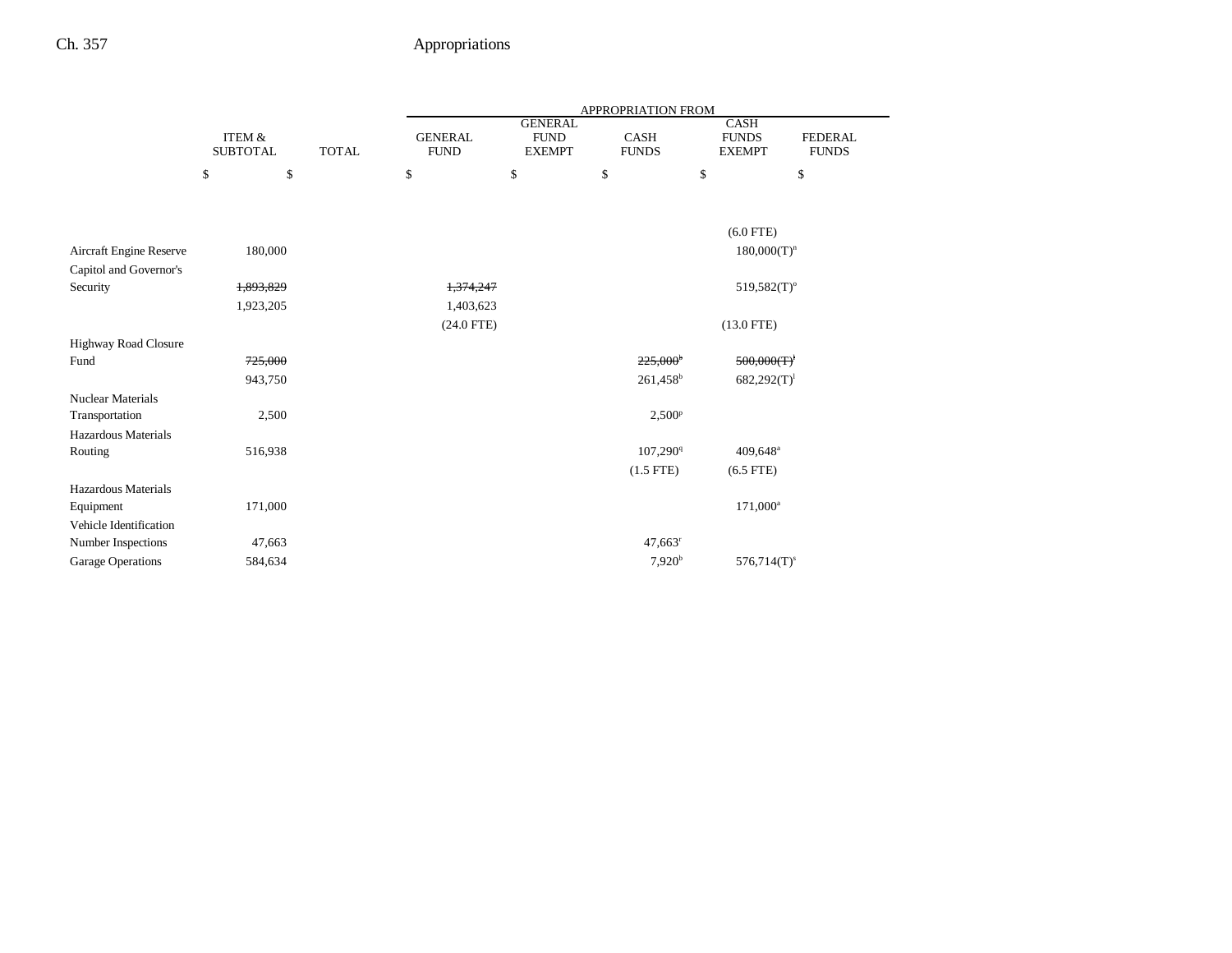|                                     |           |            |                   | (2.0 F I E)               |             |
|-------------------------------------|-----------|------------|-------------------|---------------------------|-------------|
| Victim Assistance                   | 250,430   |            |                   | $250,430(T)$ <sup>t</sup> |             |
|                                     |           |            |                   | $(6.5$ FTE)               |             |
| Counter-drug Program <sup>211</sup> | 499,217   |            |                   | $400,000$ <sup>u</sup>    | 99,217      |
|                                     | 1,059,217 |            |                   | $960,000^u$               |             |
|                                     |           |            |                   |                           | $(2.0$ FTE) |
| <b>Federal Safety Grants</b>        | 355,690   |            |                   |                           | 355,690     |
| <b>Indirect Cost Assessment</b>     | 4,896,423 |            | $102,370^{\rm b}$ | 4,710,564 <sup>v</sup>    | 83,489      |
|                                     |           | 65,098,490 |                   |                           |             |
|                                     |           | 66,664,391 |                   |                           |             |

 $(2.0 \text{ F})$ 

a These amounts shall be from the Highway Users Tax Fund.

 $\rm{^{b}}$  Of these amounts, \$53,450 shall be from the Vehicle Inspection Number Identification Fund pursuant to Section 42-5-204, C.R.S., and \$1,223,760 \$1,298,067 shall be from various local sources of cash funds.

c Of this amount, \$29,579,565 shall be from the Highway Users Tax Fund, \$716,854(T) shall be from Limited Gaming funds appropriated in the Department of Revenue, and \$80,817 shall be from various exempt local sources.

d Of this amount, \$25,153 shall be from the Vehicle Identification Number Inspection Fund pursuant to Section 42-5-204, C.R.S., and \$20,988 shall be from the E-470 Toll Road Authority.

e Of this amount, \$3,386,657 shall be from the Highway Users Tax Fund, and \$37,018(T) shall be from Limited Gaming funds appropriated in the Department of Revenue.

f Of this amount, \$375,777 shall be from the Highway Users Tax Fund, and \$9,274(T) shall be from Limited Gaming funds appropriated in the Department of Revenue.

<sup>g</sup> Of this amount, 3,723,422 \$4,976,153 shall be from the Highway Users Tax Fund, and \$66,383(T) shall be from Limited Gaming funds appropriated in the Department of Revenue. REVENUE, AND \$48,583 SHALL BE FROM VARIOUS SOURCES OF EXEMPT CASH FUNDS.

<sup>h</sup> Of this amount, \$3,724,417 \$3,061,819 shall be from the Highway Users Tax Fund, \$150,000 shall be from reserves in the Auto Sales Cash Fund, and \$65,650(T) \$60,784(T) shall be from Limited Gaming funds appropriated in the Department of Revenue.

i These amounts shall be from user fees collected from non-state agencies.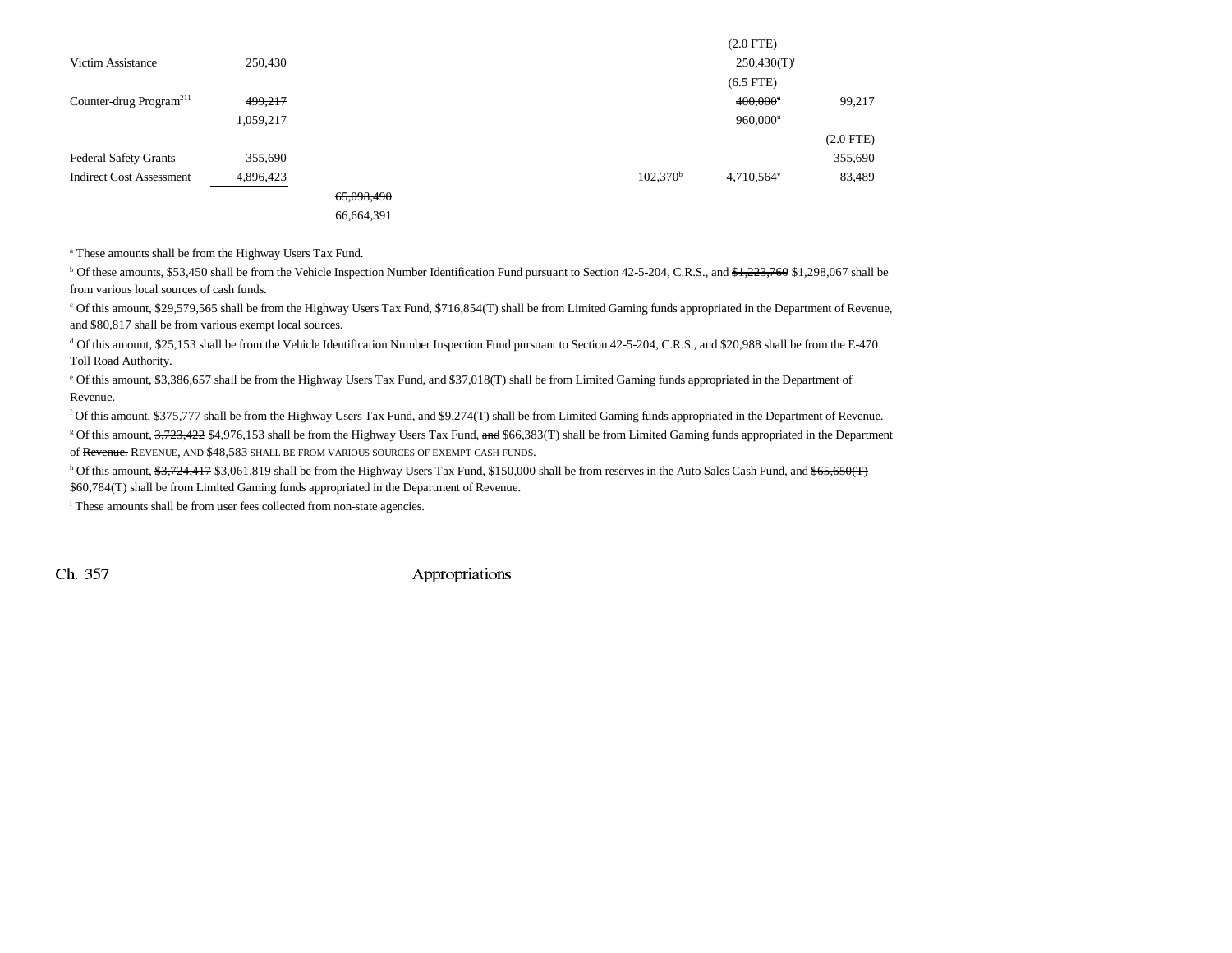|                 |              |             | APPROPRIATION FROM |              |               |                |  |  |
|-----------------|--------------|-------------|--------------------|--------------|---------------|----------------|--|--|
|                 |              |             | GENERAL            |              | CASH          |                |  |  |
| ITEM &          |              | GENERAL     | <b>FUND</b>        | CASH         | <b>FUNDS</b>  | <b>FEDERAL</b> |  |  |
| <b>SUBTOTAL</b> | <b>TOTAL</b> | <b>FUND</b> | <b>EXEMPT</b>      | <b>FUNDS</b> | <b>EXEMPT</b> | <b>FUNDS</b>   |  |  |
|                 |              |             |                    |              |               |                |  |  |

j Of this amount, \$4,151,875 shall be from the Highway Users Tax Fund, \$138,290(T) shall be from the Department of Transportation, \$131,619(T) shall be from the Department of Corrections, \$56,230(T) shall be from the Department of Natural Resources, \$32,191(T) shall be from the Department of Revenue, \$30,000(T) shall be from Limited Gaming funds appropriated in the Department of Revenue, \$10,100(T) shall be from the Department of Higher Education (Adams State College), \$1,532(T) shall be from the Department of Agriculture, and \$891(T) shall be from the Department of Public Safety (Colorado Bureau of Investigation).

k Of this amount, \$1,430,073 shall be from the Highway Users Tax Fund, and \$294,375(T) shall be from user fees collected from other state agencies.

l These amounts shall be from the Department of Transportation.

m Of this amount, \$231,039 shall be from the Highway Users Tax Fund, and \$163,021(T) shall be from user fees collected from other state agencies.

n This amount shall be from reserves in the Aircraft Engine Reserve Fund.

<sup>o</sup> Of this amount, \$308,702 shall be from the Legislative Department and \$210,880 shall be from the capitol complex leased space rent proceeds transferred from the Department of Personnel.

p This amount shall be from the Nuclear Materials Transportation Fund pursuant to Section 42-20-511, C.R.S.

q This amount shall be from the Hazardous Materials Safety Fund pursuant to Section 42-20-107, C.R.S.

r This amount shall be from the Vehicle Identification Number Inspection Fund pursuant to Section 42-5-204, C.R.S.

s This amount shall be from user fees collected from other state agencies.

t This amount shall be from the Victims Assistance and Law Enforcement Fund appropriated in the Department of Public Safety, Division of Criminal Justice.

<sup>u</sup> This amount shall be from local governments for the purchase of counter-drug equipment from the federal government pursuant to Title 10, Chapter 18, Section 381 U.S.C. and shall be classified as exempt pursuant to Section 24-77-102(1), C.R.S.

v Of this amount, \$4,628,460 shall be from the Highway Users Tax Fund and \$82,104(T) shall be from Limited Gaming funds appropriated in the Department of Revenue.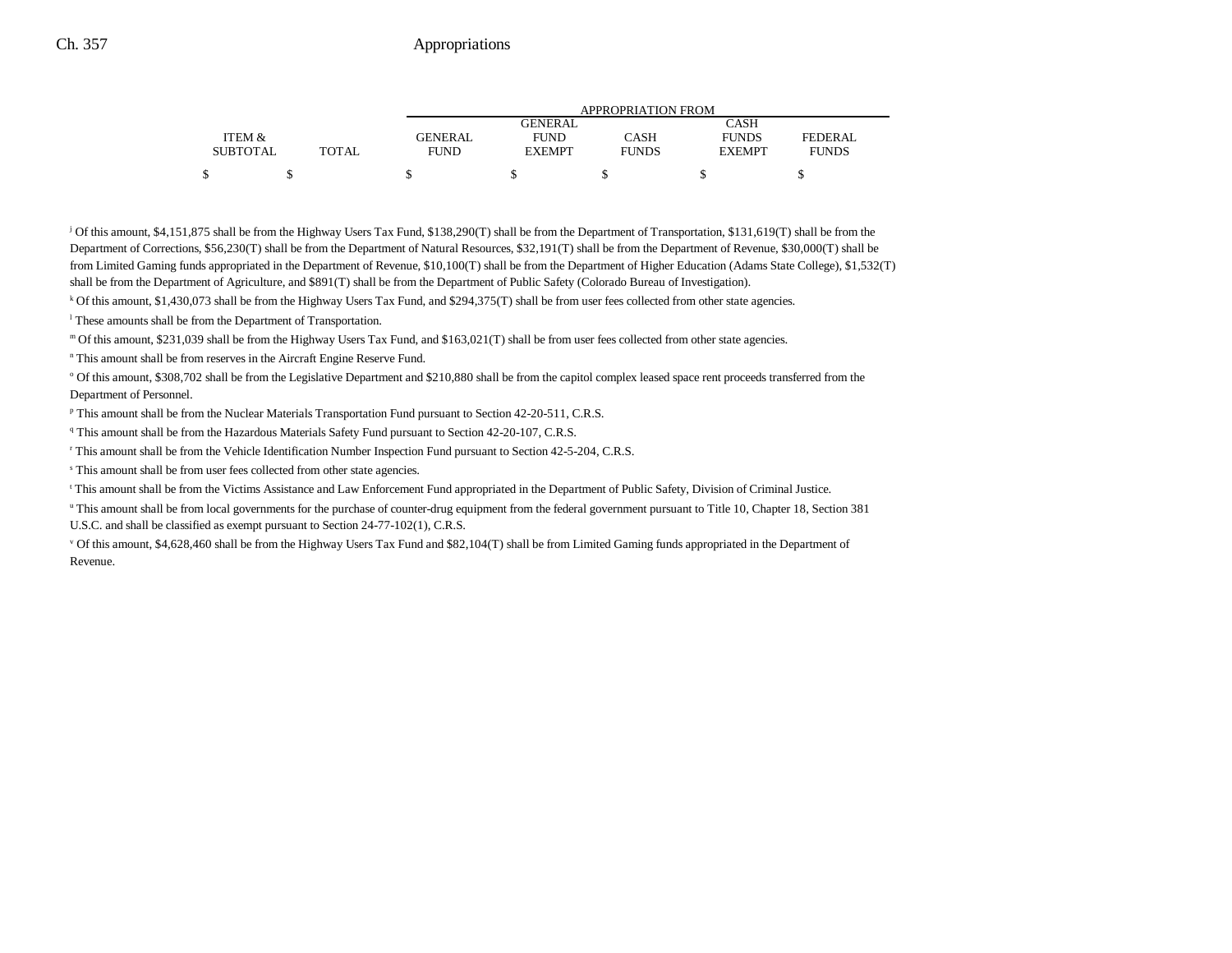#### **(3) DIVISION OF FIRE SAFETY**

| <b>Personal Services</b>     | 379,603 |         | 133,451     | $144.975^a$      | $101,177(T)^{b}$ |         |
|------------------------------|---------|---------|-------------|------------------|------------------|---------|
|                              |         |         | $(1.0$ FTE) | $(3.0$ FTE)      | $(2.0$ FTE)      |         |
| <b>Operating Expenses</b>    | 175,280 |         | 15,926      | $144.071^a$      | $15,283(T)^{b}$  |         |
| <b>Federal Safety Grants</b> | 155,000 |         |             |                  |                  | 155,000 |
| Indirect Cost Assessment     | 26,853  |         |             | $15.873^{\circ}$ | $10,980(T)^{b}$  |         |
|                              |         | 736,736 |             |                  |                  |         |

a These amounts shall be from the Firefighter and First Responder Certification Fund, the Fire Service Education and Training Fund, the Hazardous Materials Responder Voluntary Certification Fund, the Fire Suppression Cash Fund, and the Fireworks Licensing Cash Fund.

**b** These amounts shall be from Limited Gaming funds appropriated in the Department of Revenue.

|  |  |  | (4) DIVISION OF CRIMINAL JUSTICE <sup>9</sup> |  |
|--|--|--|-----------------------------------------------|--|
|--|--|--|-----------------------------------------------|--|

| (A) Administration              |           |              |                          |             |
|---------------------------------|-----------|--------------|--------------------------|-------------|
| <b>Personal Services</b>        | 1,565,814 | 747,709      | 364,592 <sup>a</sup>     | 453,513     |
|                                 |           | $(14.6$ FTE) | $(6.5$ FTE)              | $(7.5$ FTE) |
| <b>Operating Expenses</b>       | 147,991   | 63,744       | $33,034$ <sup>*</sup>    | 51,213      |
|                                 | 152,319   | 65,387       | $34,185^a$               | 52,747      |
| <b>SICK AND ANNUAL LEAVE</b>    |           |              |                          |             |
| <b>PAYOUTS</b>                  | 22,859    |              | $22,859(T)$ <sup>b</sup> |             |
| <b>Indirect Cost Assessment</b> | 120,949   |              | $39,726^{\circ}$         | 81,223      |
|                                 | 1,834,754 |              |                          |             |
|                                 | 1,861,941 |              |                          |             |

<sup>a</sup> Of these amounts, <del>\$375,005(T)</del> \$376,020(T) shall be from the Judicial Department out of the Victim Assistance and Law Enforcement Fund pursuant to Section 24-33.5-506, C.R.S., and \$62,347 \$62,483 shall be from reserves in the Drug Offender Surcharge Fund.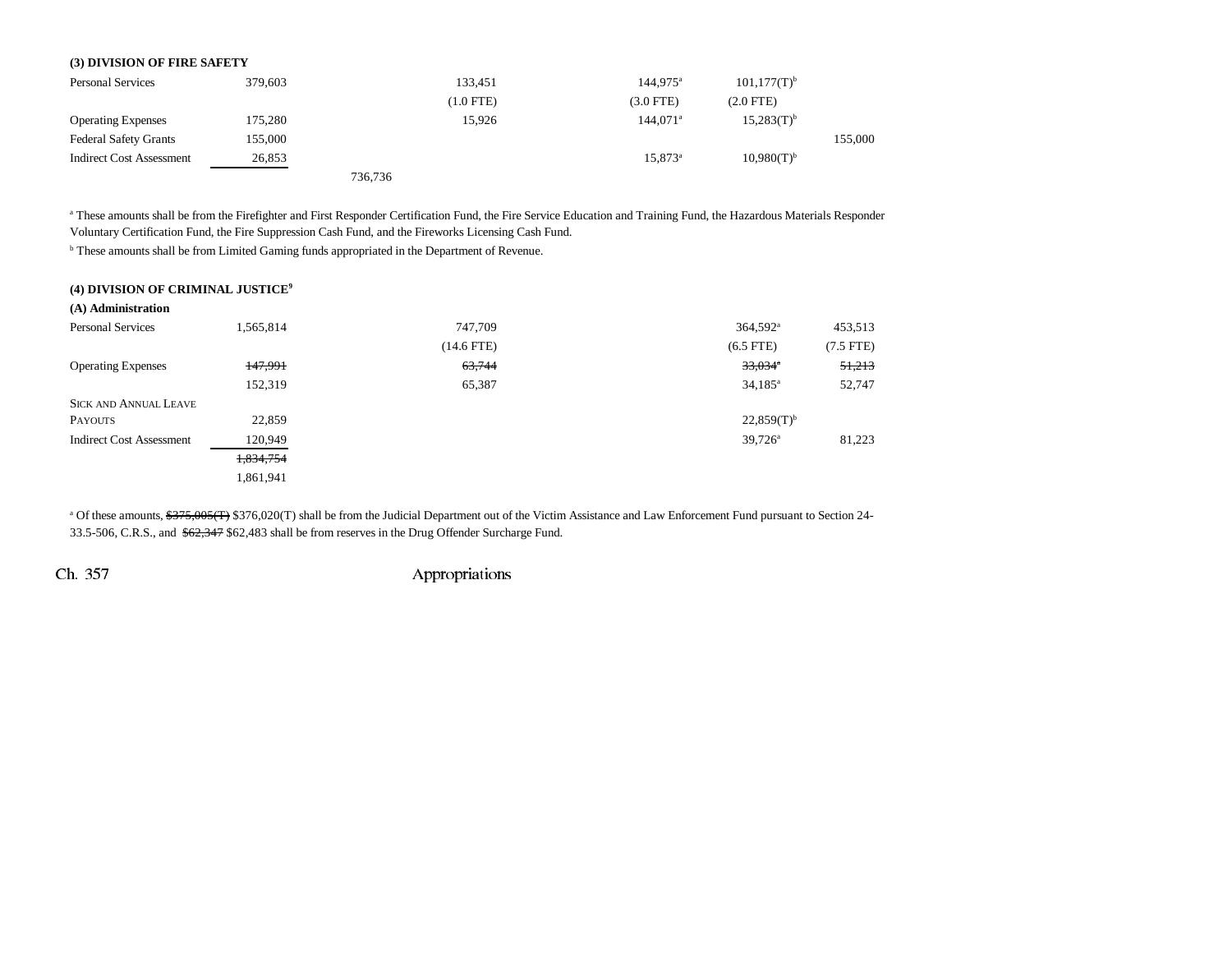|                 |       |             | APPROPRIATION FROM |              |               |              |  |  |
|-----------------|-------|-------------|--------------------|--------------|---------------|--------------|--|--|
|                 |       |             | <b>GENERAL</b>     |              | CASH          |              |  |  |
| ITEM &          |       | GENERAL     | <b>FUND</b>        | CASH         | <b>FUNDS</b>  | FEDERAL      |  |  |
| <b>SUBTOTAL</b> | TOTAL | <b>FUND</b> | <b>EXEMPT</b>      | <b>FUNDS</b> | <b>EXEMPT</b> | <b>FUNDS</b> |  |  |
| ¢               |       |             |                    |              |               |              |  |  |

**b THIS AMOUNT SHALL BE FROM INDIRECT COST RECOVERIES.** 

| (B) Victims Assistance              |            |                    |           |
|-------------------------------------|------------|--------------------|-----------|
| <b>Federal Victims Assistance</b>   |            |                    |           |
| and Compensation Grants             | 9,000,000  |                    | 9,000,000 |
| <b>State Victims Assistance and</b> |            |                    |           |
| Law Enforcement                     |            |                    |           |
| Program <sup>212</sup>              | 1,155,771  | $1,155,771(T)^{a}$ |           |
|                                     | 10,155,771 |                    |           |

a This amount shall be from the Judicial Department out of the Victims Assistance and Law Enforcement Fund pursuant to Section 24-33.5-506, C.R.S.

#### **(C) Juvenile Justice and Delinquency Prevention**

| Juvenile Justice             |          |          |          |
|------------------------------|----------|----------|----------|
| Disbursements                | .800.000 |          | ,800,000 |
| Juvenile Diversion Programs  |          |          |          |
| - Restitution <sup>213</sup> | .000.000 | .000.000 |          |
|                              |          |          |          |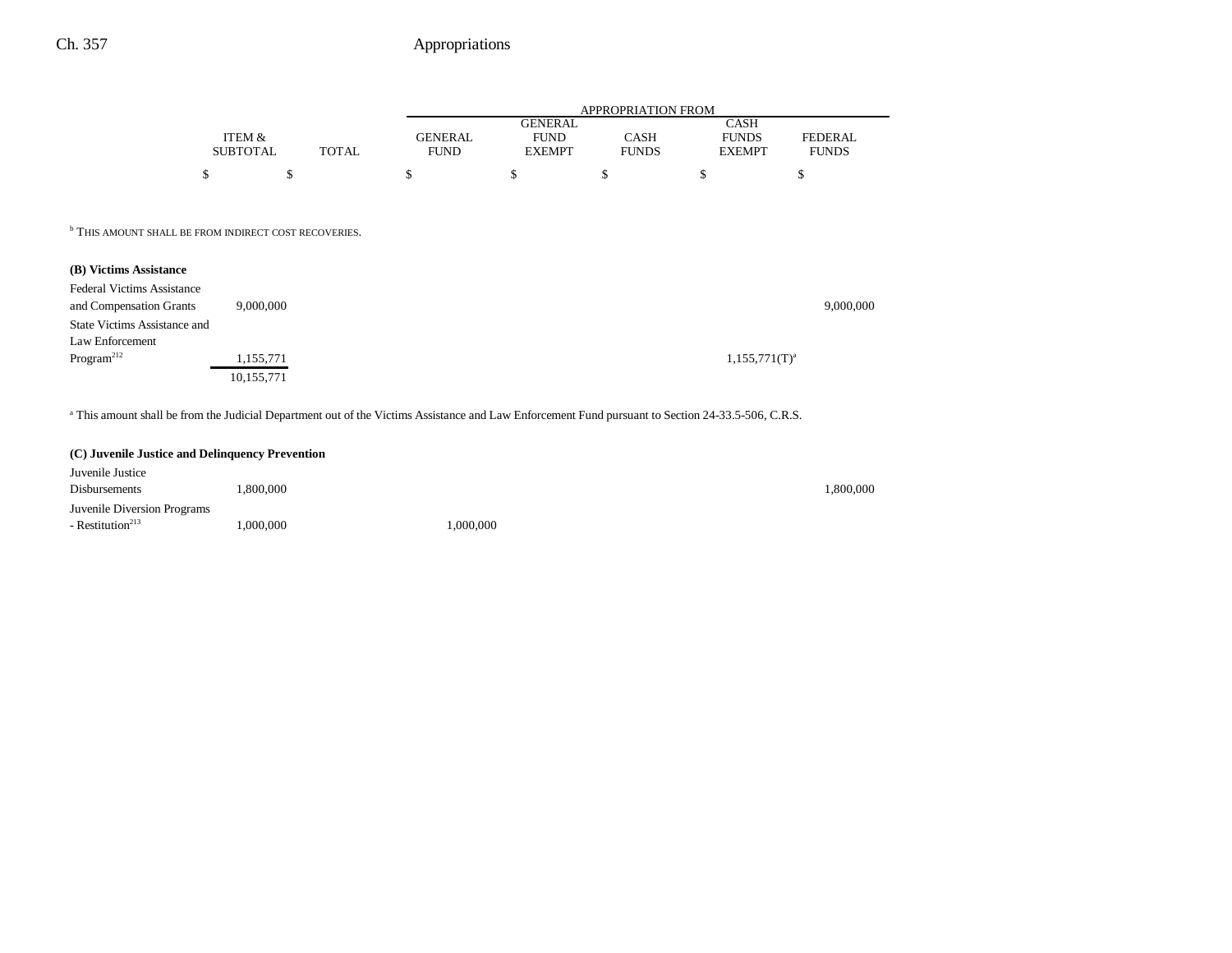| Juvenile Diversion Programs |           |           |                |
|-----------------------------|-----------|-----------|----------------|
| - Victim/Offender           |           |           |                |
| Median <sup>213</sup>       | 200,000   | 200,000   |                |
| Juvenile Diversion          |           |           |                |
| Programs <sup>213</sup>     | 1,283,702 | 1,283,702 |                |
| Alternative to Placement    |           |           |                |
| Projects <sup>214</sup>     | 500,000   | 500,000   |                |
| Build a Generation Program  |           |           |                |
| Grants                      | 694,000   |           | $694,000(T)^a$ |
|                             | 5,477,702 |           |                |

<sup>a</sup> Of this amount, \$429,000 shall be from the Department of Local Affairs, and \$265,000 shall be from federal Juvenile Justice and Delinquency Prevention Act funds appropriated in the Department of Public Safety, Division of Criminal Justice.

## **(D) Community Corrections10, 215**

| <b>Transition Programs</b>   |            |            |
|------------------------------|------------|------------|
| including standard           |            |            |
| residential services at an   |            |            |
| average rate of \$36.80 per  |            |            |
| day per offender, and        |            |            |
| specialized substance abuse  |            |            |
| treatment at an average rate |            |            |
| of \$54.14 per day per       |            |            |
|                              |            |            |
| offender                     | 16,069,227 | 16,069,227 |
| Diversion Programs           |            |            |
| including standard           |            |            |
| residential services at an   |            |            |
| average rate of \$36.80 per  |            |            |
| day per offender, and        |            |            |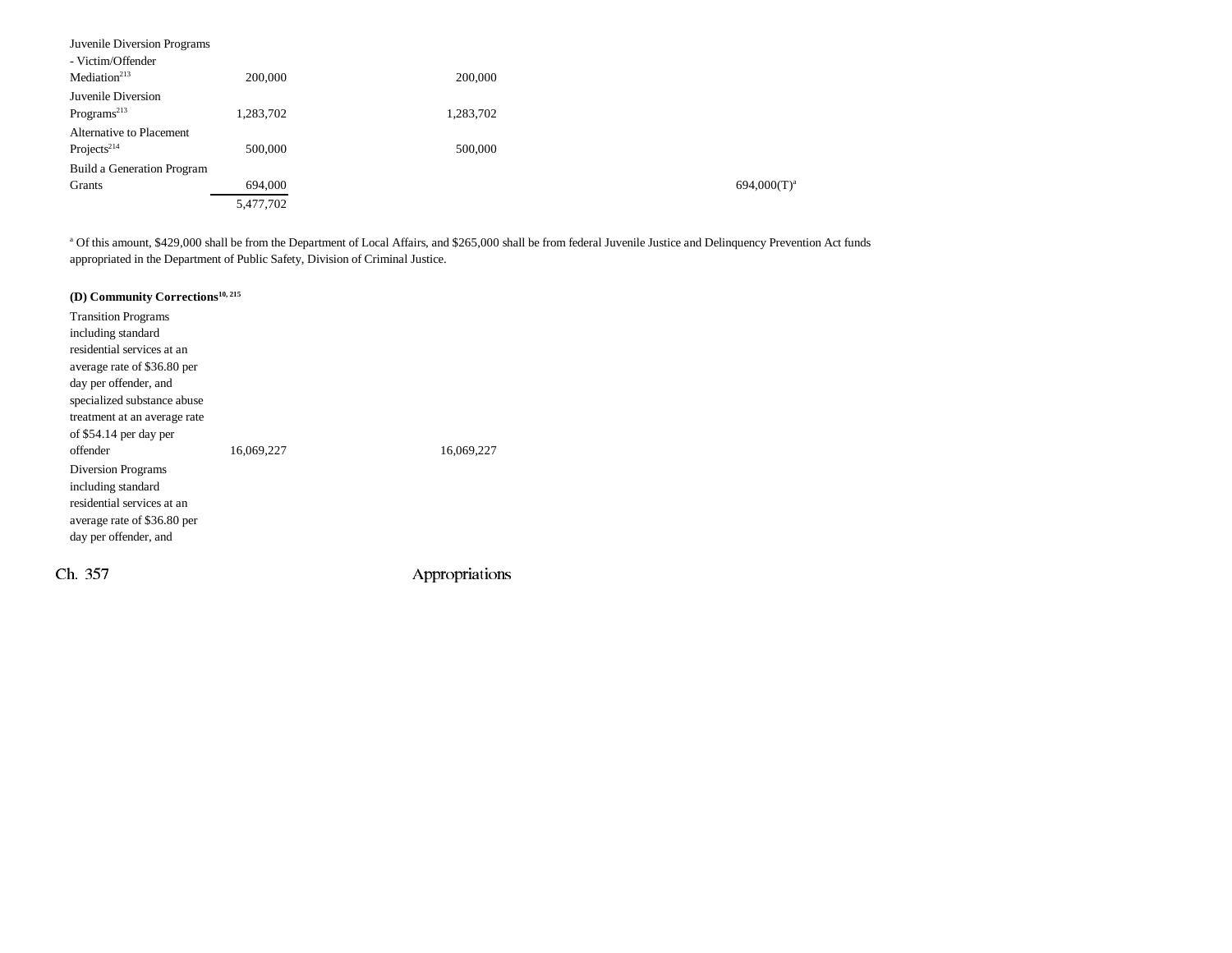$\overline{\phantom{0}}$ 

|                                                           |                           |              |                               |                                                | APPROPRIATION FROM          |                                              |                                |
|-----------------------------------------------------------|---------------------------|--------------|-------------------------------|------------------------------------------------|-----------------------------|----------------------------------------------|--------------------------------|
|                                                           | ITEM &<br><b>SUBTOTAL</b> | <b>TOTAL</b> | <b>GENERAL</b><br><b>FUND</b> | <b>GENERAL</b><br><b>FUND</b><br><b>EXEMPT</b> | <b>CASH</b><br><b>FUNDS</b> | <b>CASH</b><br><b>FUNDS</b><br><b>EXEMPT</b> | <b>FEDERAL</b><br><b>FUNDS</b> |
| \$                                                        | \$                        |              | \$                            | \$                                             | \$                          | \$                                           | \$                             |
|                                                           |                           |              |                               |                                                |                             |                                              |                                |
|                                                           |                           |              |                               |                                                |                             |                                              |                                |
| standard nonresidential<br>services at an average rate of |                           |              |                               |                                                |                             |                                              |                                |
| \$5.12 per day per offender                               | 19,894,544                |              | 19,894,544                    |                                                |                             |                                              |                                |
|                                                           | 19,244,099                |              | 19,244,099                    |                                                |                             |                                              |                                |
|                                                           |                           |              |                               |                                                |                             |                                              |                                |
| <b>Specialized Services</b>                               | 110,000                   |              | 110,000                       |                                                |                             |                                              |                                |
| Day Reporting Center                                      |                           |              |                               |                                                |                             |                                              |                                |
| Services and Monitored                                    |                           |              |                               |                                                |                             |                                              |                                |
| Residential 3/4 House                                     |                           |              |                               |                                                |                             |                                              |                                |
| Programs                                                  | 910,478                   |              | 910,478                       |                                                |                             |                                              |                                |
| <b>Substance Abuse Treatment</b>                          |                           |              |                               |                                                |                             |                                              |                                |
| Program                                                   | 1,061,285                 |              |                               |                                                | $1,061,285$ <sup>a</sup>    |                                              |                                |
|                                                           | 38,045,534                |              |                               |                                                |                             |                                              |                                |
|                                                           | 37,395,089                |              |                               |                                                |                             |                                              |                                |

a This amount shall be from the Drug Offender Surcharge Fund.

#### **(E) Crime Control and System Improvement**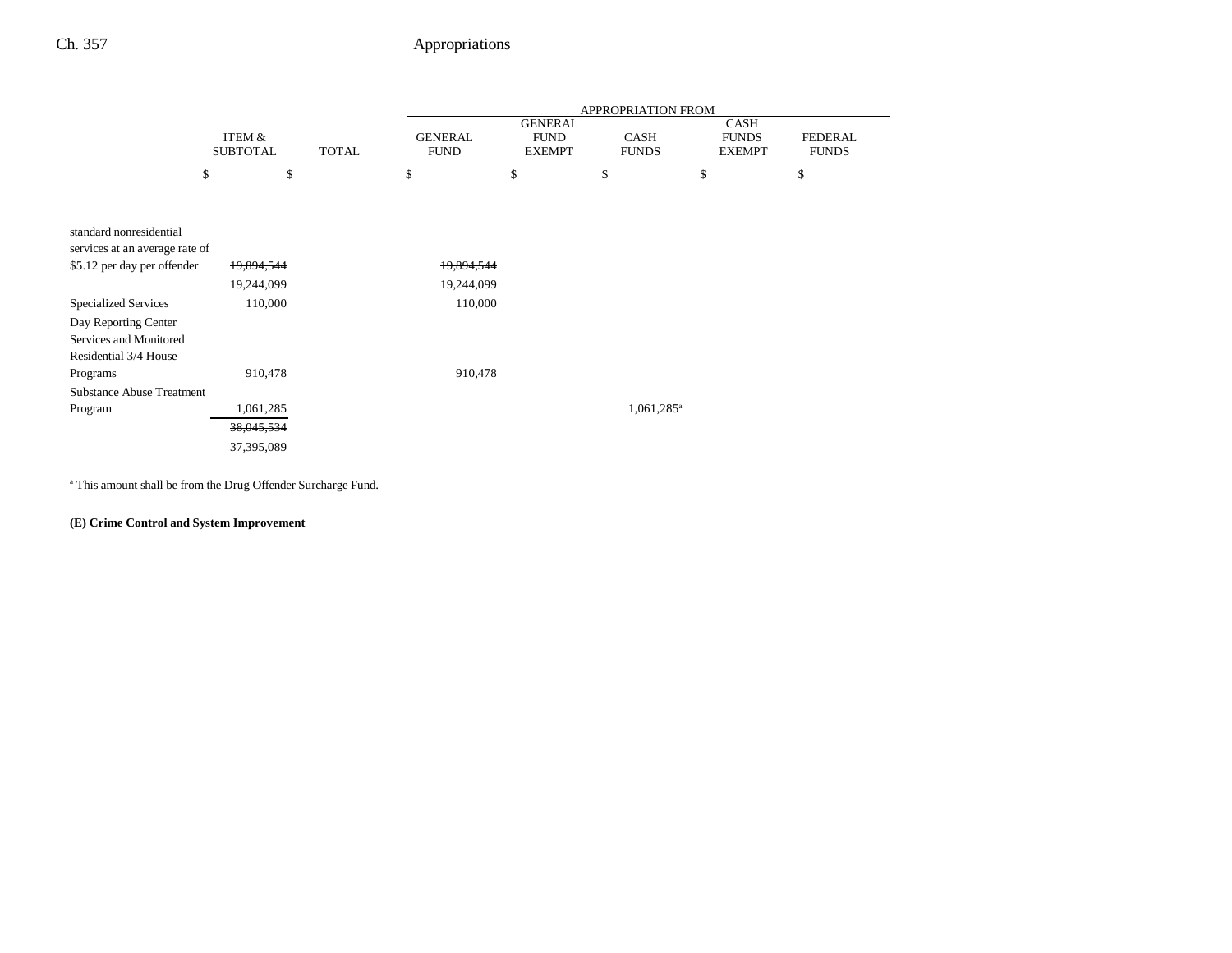| State and Local Crime     |            |             |                   |              |
|---------------------------|------------|-------------|-------------------|--------------|
| Control and System        |            |             |                   |              |
| <b>Improvement Grants</b> | 8,500,000  |             |                   | 8,500,000    |
| Sex Offender Surcharge    |            |             |                   |              |
| Fund Program              | 144,246    |             | $144,246^{\circ}$ |              |
|                           |            |             | $(1.5$ FTE)       |              |
| Sex Offender Supervision  | 213,769    | 213,769     |                   |              |
|                           |            | $(2.3$ FTE) |                   |              |
| <b>Federal Grants</b>     | 3,000,000  |             |                   | 3,000,000    |
|                           |            |             |                   | $(27.6$ FTE) |
|                           | 11,858,015 |             |                   |              |

<sup>a</sup> This amount shall be from the Sex Offender Surcharge Fund pursuant to Section 18-21-103, C.R.S. Of this amount, \$10,389 shall be used for indirect cost assessment.

67,371,776 66,748,518

| (5) COLORADO BUREAU OF INVESTIGATION <sup>216</sup> |
|-----------------------------------------------------|
| $(A)$ Administration                                |

| (A) Administration                    |         |                |                       |                 |             |  |
|---------------------------------------|---------|----------------|-----------------------|-----------------|-------------|--|
| <b>Personal Services</b>              | 272,685 | 227,193        | $45,492$ <sup>a</sup> |                 |             |  |
|                                       |         | $(3.0$ FTE $)$ | $(1.0$ FTE)           |                 |             |  |
| <b>Operating Expenses</b>             | 20,894  | 15,286         | $5,608$ <sup>a</sup>  |                 |             |  |
|                                       | 30,623  | 23,301         | $7,322^a$             |                 |             |  |
| Vehicle Lease Payments <sup>204</sup> | 204,876 | 176,415        |                       | $20,329(T)^{b}$ | 8,132       |  |
| <b>Federal Grants</b>                 | 812,230 |                |                       |                 | 812,230     |  |
|                                       |         |                |                       |                 | $(3.0$ FTE) |  |
| <b>Indirect Cost Assessment</b>       | 187,832 |                | $134,480^{\circ}$     | $53,352(T)^d$   |             |  |
|                                       |         |                |                       |                 |             |  |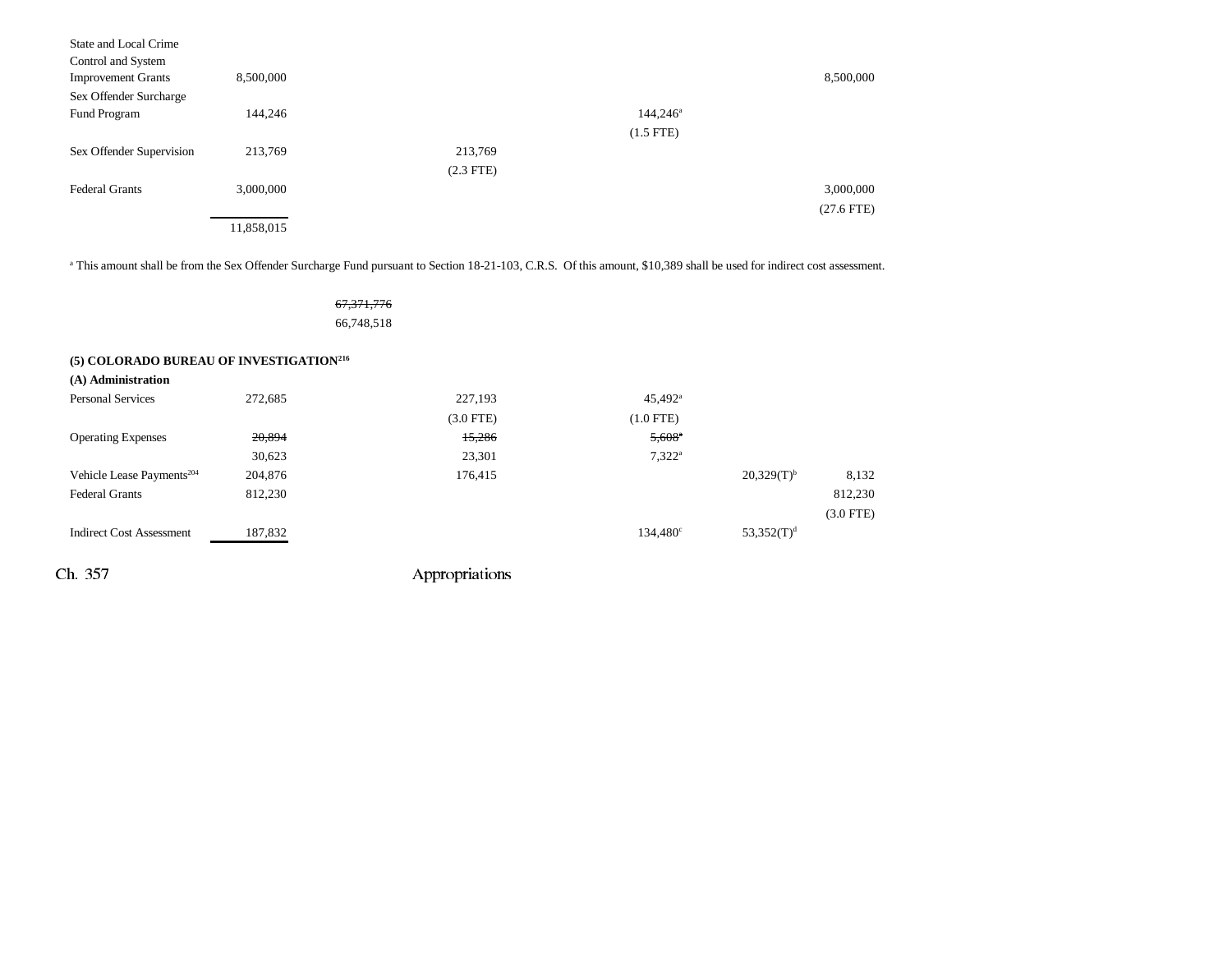|                 |              |             |                | APPROPRIATION FROM |               |                |
|-----------------|--------------|-------------|----------------|--------------------|---------------|----------------|
|                 |              |             | <b>GENERAL</b> |                    | <b>CASH</b>   |                |
| ITEM &          |              | GENERAL     | <b>FUND</b>    | <b>CASH</b>        | <b>FUNDS</b>  | <b>FEDERAL</b> |
| <b>SUBTOTAL</b> | <b>TOTAL</b> | <b>FUND</b> | <b>EXEMPT</b>  | <b>FUNDS</b>       | <b>EXEMPT</b> | <b>FUNDS</b>   |
|                 |              |             |                |                    |               |                |
|                 |              |             |                |                    |               |                |

1,498,517

1,508,246

<sup>a</sup> These amounts shall be from fingerprint and name check processing fees for services collected from non-state agencies.

**b** This amount shall be from Limited Gaming funds appropriated in the Department of Revenue.

c This amount shall be from various sources of cash funds.

<sup>d</sup> This amount shall be from Limited Gaming funds appropriated in the Department of Revenue.

#### **(B) Colorado Crime Information Center (CCIC)16**

| (1) CCIC Program Support  |         |              |                       |                          |        |
|---------------------------|---------|--------------|-----------------------|--------------------------|--------|
| <b>Personal Services</b>  | 626,698 | 626,698      |                       |                          |        |
|                           |         | $(13.0$ FTE) |                       |                          |        |
| <b>Operating Expenses</b> | 182,292 | 121,632      | $31,635$ <sup>*</sup> | $15,165(T)$ <sup>b</sup> | 13,860 |
|                           | 195.487 | 122,266      | $39.428$ <sup>a</sup> | $19.933(T)^{b}$          |        |
|                           | 808,990 |              |                       |                          |        |
|                           | 822,185 |              |                       |                          |        |
|                           |         |              |                       |                          |        |

a This amount shall be from fees for services collected from non-state agencies.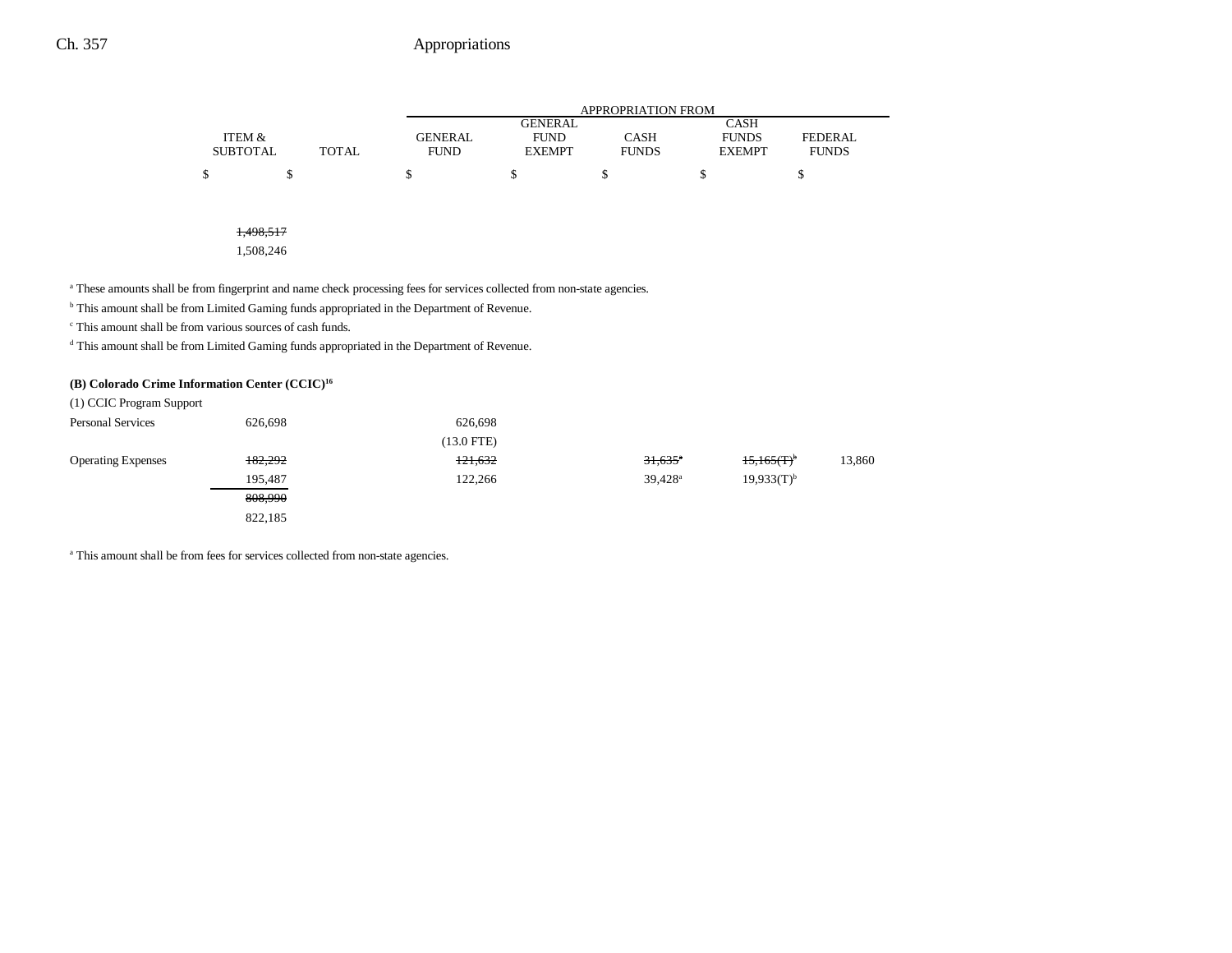**b** This amount shall be from fees for services collected from other state agencies.

| (2) Identification        |           |              |                        |                           |
|---------------------------|-----------|--------------|------------------------|---------------------------|
| <b>Personal Services</b>  | 2,241,947 | 970.529      | 1,019,939 <sup>a</sup> | $251,479(T)$ <sup>b</sup> |
|                           |           | $(23.0$ FTE) | $(19.4 \text{ FTE})$   | $(4.0$ FTE)               |
| <b>Operating Expenses</b> | ,463,800  | 239,847      | 119.931 <sup>a</sup>   | $1,104,022(T)^{b}$        |
|                           | 3,705,747 |              |                        |                           |

<sup>a</sup> These amounts shall be from fingerprint and name check processing fees for services collected from non-state agencies.

**b** These amounts shall be from fingerprint and name check processing fees for services collected from other state agencies.

| (3) Information Technology |           |              |                      |
|----------------------------|-----------|--------------|----------------------|
| <b>Personal Services</b>   | 972,674   | 972,674      |                      |
|                            |           | $(17.0$ FTE) |                      |
| <b>Operating Expenses</b>  | 961,495   | 509,918      | 451,577 <sup>a</sup> |
|                            | 1,063,850 | 612,273      |                      |
|                            | 1,934,169 |              |                      |
|                            | 2,036,524 |              |                      |

<sup>a</sup> This amount shall be from fingerprint and name check processing fees for services collected from non-state agencies.

| (C) Laboratory Services     |           |              |
|-----------------------------|-----------|--------------|
| <b>Personal Services</b>    | 3,283,561 | 3,283,561    |
|                             |           | $(50.0$ FTE) |
| <b>Operating Expenses</b>   | 752,351   | 734,351      |
| <b>Laboratory Equipment</b> | 154,800   | 154,800      |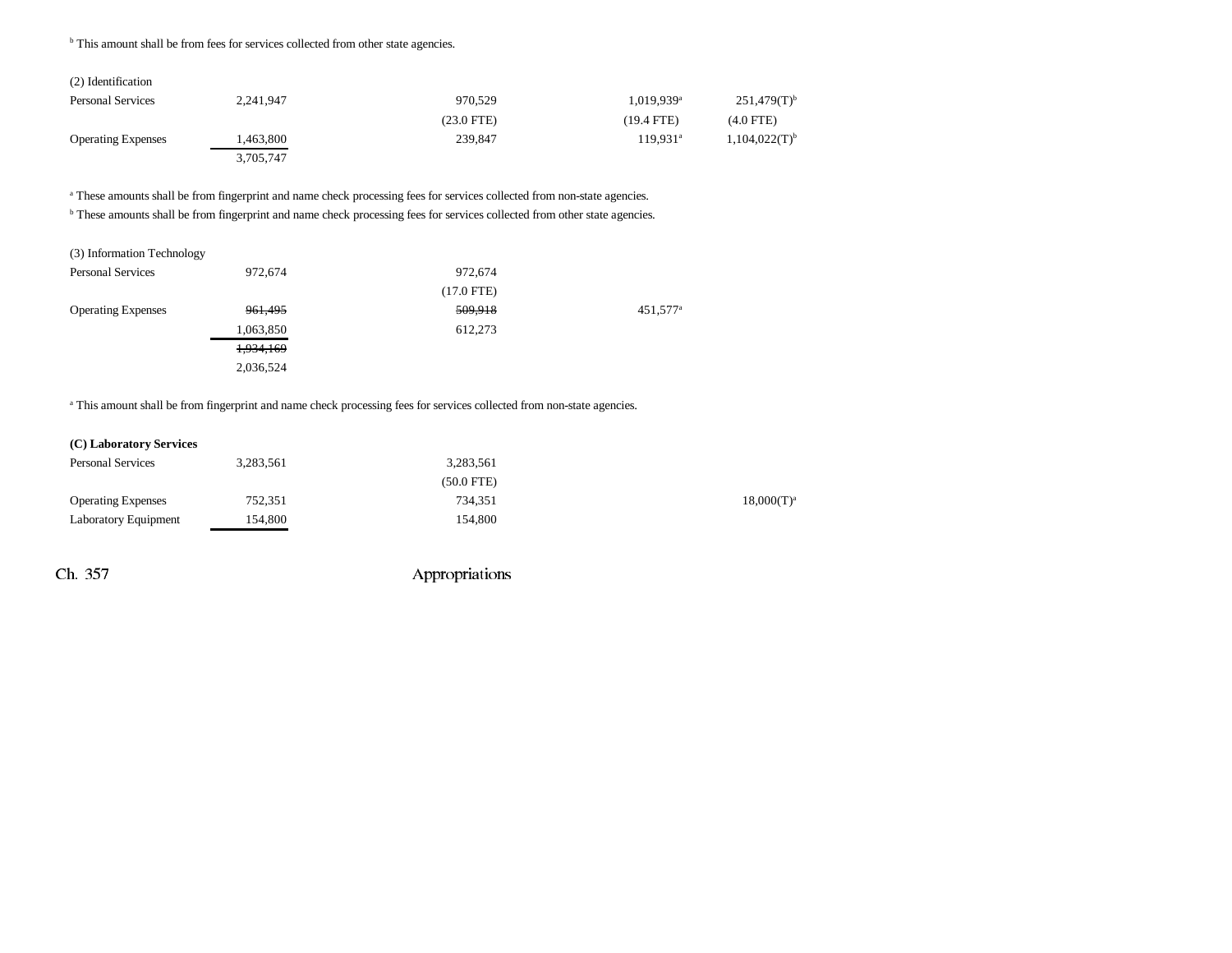|                 |       |                | APPROPRIATION FROM |              |               |                |  |  |
|-----------------|-------|----------------|--------------------|--------------|---------------|----------------|--|--|
|                 |       |                | <b>GENERAL</b>     |              | CASH          |                |  |  |
| ITEM &          |       | <b>GENERAL</b> | <b>FUND</b>        | CASH         | <b>FUNDS</b>  | <b>FEDERAL</b> |  |  |
| <b>SUBTOTAL</b> | TOTAL | <b>FUND</b>    | <b>EXEMPT</b>      | <b>FUNDS</b> | <b>EXEMPT</b> | <b>FUNDS</b>   |  |  |
| ¢               |       |                |                    |              |               |                |  |  |

#### 4,190,712

a This amount shall be from the Victims Assistance and Law Enforcement Fund appropriated in the Department of Public Safety, Division of Criminal Justice.

| (D) Investigative Services <sup>217</sup> |  |
|-------------------------------------------|--|
|-------------------------------------------|--|

| <b>Personal Services</b>  | 2,514,850 | 1,944,840    | $570,010(T)^a$            |
|---------------------------|-----------|--------------|---------------------------|
|                           |           | $(28.0$ FTE) | $(8.0$ FTE)               |
| <b>Operating Expenses</b> | 189,285   | 136,203      | $53,082$ (T) <sup>b</sup> |
|                           | 202,363   | 146.155      | $56,208(T)$ <sup>b</sup>  |
|                           | 2,704,135 |              |                           |
|                           | 2,717,213 |              |                           |

a Of this amount, \$531,613 shall be from Limited Gaming funds appropriated in the Department of Revenue and \$38,397 shall be from the Victims Assistance and Law Enforcement Fund appropriated in the Department of Public Safety, Division of Criminal Justice.

<sup>b</sup> Of this amount, \$48,972 \$52,098 shall be from Limited Gaming funds appropriated in the Department of Revenue and \$4,110 shall be from the Victims Assistance and Law Enforcement Fund appropriated in the Department of Public Safety, Division of Criminal Justice.

#### **(E) State Point of Contact - National Instant Criminal Background Check Program**

Personal Services 970,819 970,819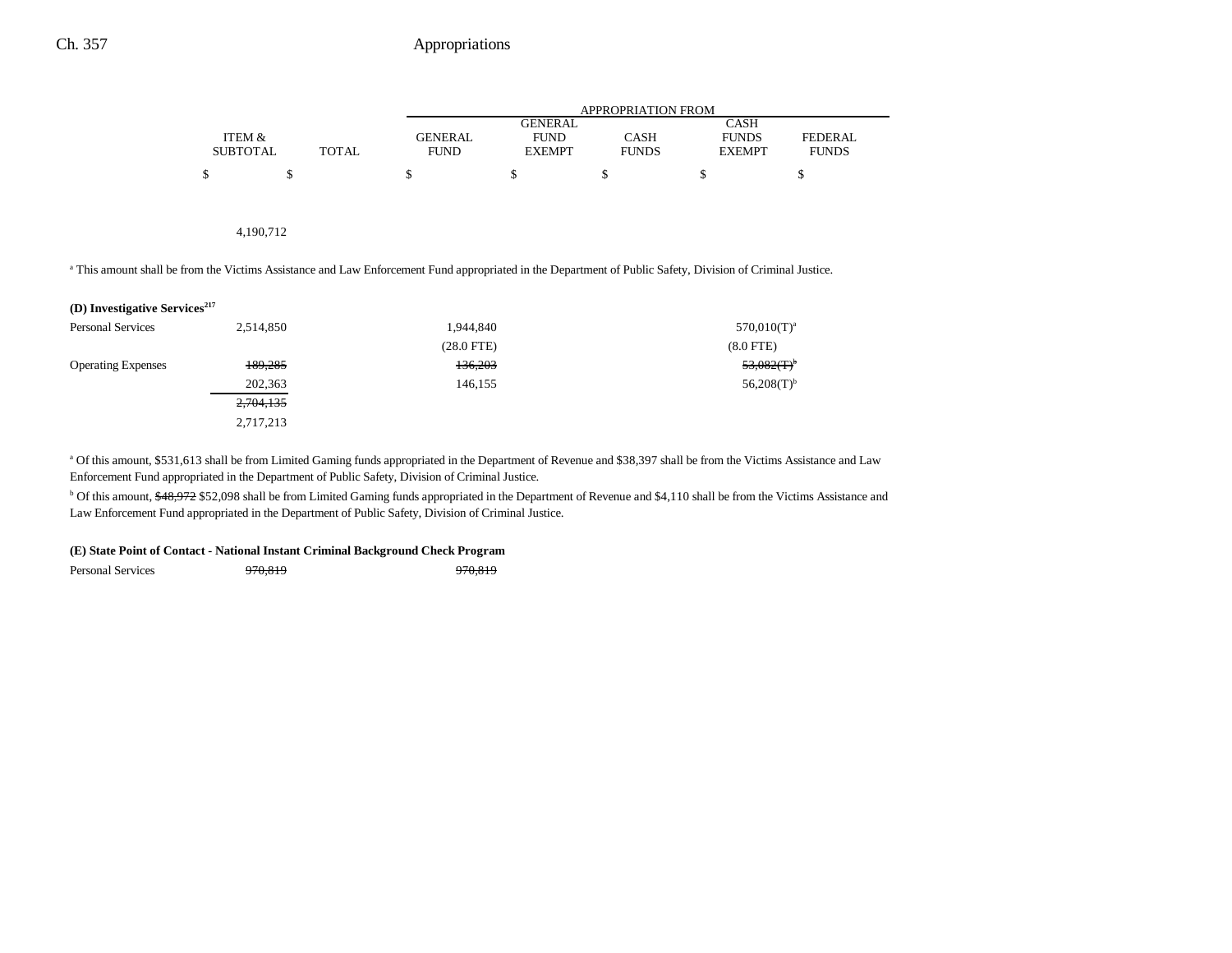|                           | 1,189,948 | 1,139,963       | 49,985 <sup>a</sup> |
|---------------------------|-----------|-----------------|---------------------|
|                           |           | $(20.0$ FTE $)$ |                     |
|                           |           | $(23.0$ FTE)    |                     |
| <b>Operating Expenses</b> | 309,144   | 309,144         |                     |
|                           | 929,596   | 929,596         |                     |
|                           | 1,279,963 |                 |                     |
|                           | 2,119,544 |                 |                     |
|                           |           |                 |                     |

a THIS AMOUNT SHALL BE FROM THE STATEWIDE INSTANT CRIMINAL BACKGROUND CHECK CASH FUND.

| 16,122,233 |  |
|------------|--|
| 17,100,171 |  |

#### **TOTALS PART XVII**

| (PUBLIC SAFETY) $5,6$ | \$163,042,108 | \$55,981,034 | <del>\$5,674,212</del> | <del>\$75.158.880</del> * | \$26,227,982 |
|-----------------------|---------------|--------------|------------------------|---------------------------|--------------|
|                       | \$165,078,756 | \$56,336,247 | \$5,758,026            | \$76,748,782 <sup>a</sup> | \$26,235,701 |

<sup>a</sup> Of this amount, \$14,152,458 \$14,390,985 contains a (T) notation, and \$59,971,295 \$60,613,966 is from the Highway Users Tax Fund pursuant to Section 43-4-201(3)(a), C.R.S.

**FOOTNOTES** -- The following statements are referenced to the numbered footnotes throughout section 2.

- 5 (Governor lined through this provision. See L. 2000, p. 2752.)
- 6 All Departments, Totals -- The General Assembly requests that copies of all reports requested in other footnotes contained in this act be delivered to the Joint Budget Committee and the majority and minority leadership in each house of the General Assembly. Each principal department of the state shall produce its rules in an electronic format that is suitable for public access through electronic means. Such rules in such format shall be submitted to the Office of Legislative Legal Services for publishing on the Internet. It is the intent of the General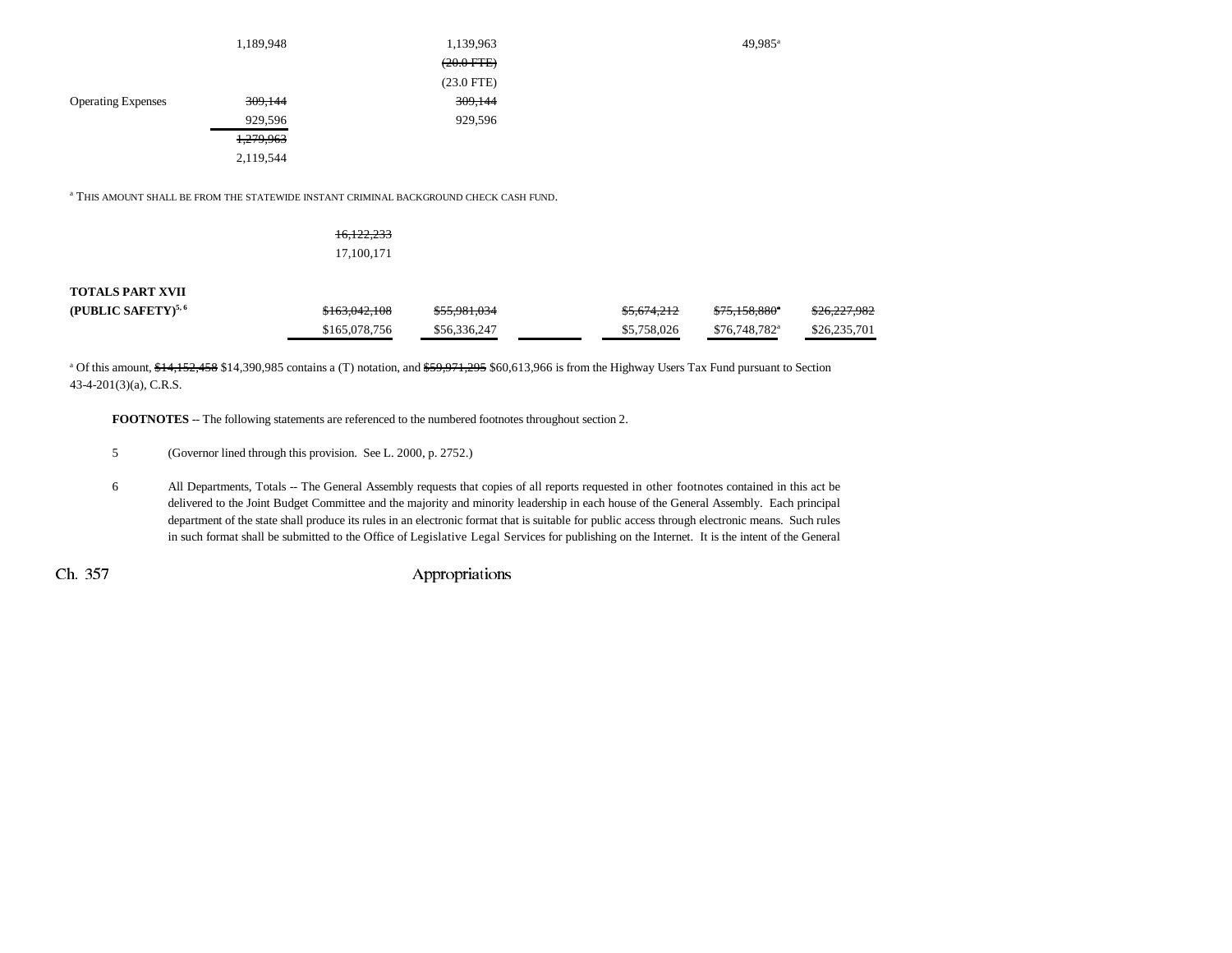|                 |              |                | APPROPRIATION FROM |              |               |                |  |  |
|-----------------|--------------|----------------|--------------------|--------------|---------------|----------------|--|--|
|                 |              |                | GENERAL            |              | CASH          |                |  |  |
| ITEM &          |              | <b>GENERAL</b> | <b>FUND</b>        | CASH         | <b>FUNDS</b>  | <b>FEDERAL</b> |  |  |
| <b>SUBTOTAL</b> | <b>TOTAL</b> | FUND           | <b>EXEMPT</b>      | <b>FUNDS</b> | <b>EXEMPT</b> | <b>FUNDS</b>   |  |  |
| ¢               |              |                |                    |              |               |                |  |  |

#### Assembly that this be done within existing resources.

- 9 Department of Corrections, Management, Executive Director's Office Subprogram; Department of Human Services, Division of Youth Corrections, and Health and Rehabilitation Services, Alcohol and Drug Abuse Division; Judicial Department, Probation and Related Services; Department of Public Safety, Division of Criminal Justice; Department of Revenue, Motor Vehicle Division; and Department of Transportation, Office of Transportation Safety -- It is the intent of the General Assembly that state agencies involved in multi-agency programs requiring separate appropriations to each agency designate one lead agency to be responsible for submitting a comprehensive annual budget request for such programs to the Joint Budget Committee. Each agency must still submit its portion of such request with its own budget document. This applies to requests for appropriation from the Drug Offender Surcharge Fund, the Sex Offender Surcharge Fund, the Persistent Drunk Driver Cash Fund, and the Alcohol and Drug Driving Safety Fund, among other programs.
- 10 (Governor lined through this provision. See L. 2000, p. 2752.)
- 16 Department of Corrections, Support Services, Information Systems Subprogram; Department of Human Services, Office of Information Technology Services; and Division of Youth Corrections; Judicial Department, Courts Administration, Integrated Information Services; Department of Public Safety, Executive Director's Office, Colorado Integrated Criminal Justice Information System (CICJIS); and Colorado Bureau of Investigation, Colorado Crime Information Center (CCIC), -- The Department of Corrections, the Department of Human Services, the Judicial Department, the Department of Public Safety and the Colorado District Attorney's Council are requested to develop a plan for consistent policies among all of the agencies for providing public access to criminal history information. The plan should address, but should not be limited to: (1) the pros and cons of bulk distributions of electronic criminal history data to private companies; (2) an update on the success of the Internet access to criminal records initiative; and (3) a uniform fee schedule for providing criminal history information to the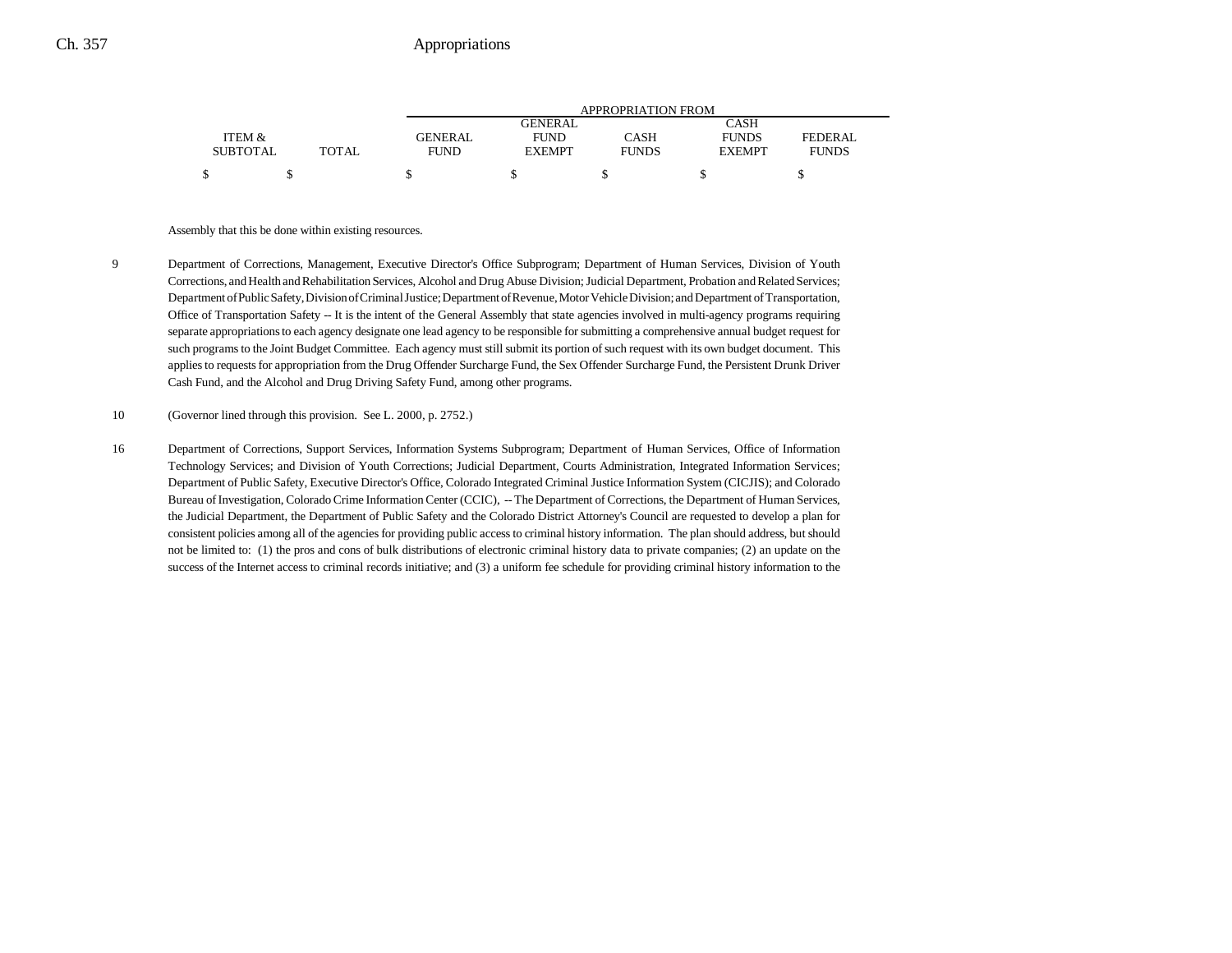public that will be applied in a consistent manner by each of the justice agencies and that will include recovery of a reasonable portion of the costs associated with building and maintaining the information systems of the justice agencies pursuant to Section 24-72-205(4), C.R.S. The Department of Public Safety is requested to coordinate a report from the said agencies to the Joint Budget Committee and the Judiciary Committees of the Senate and House of Representatives by October 1, 2000, summarizing the public access plan and proposing any legislative changes that may be needed to implement the plan.

204 (Governor lined through this provision. See L. 2000, p. 2760.)

- 205 Department of Public Safety, Executive Director's Office, Witness Protection Program -- It is the intent of the General Assembly that the Witness Protection Board apply to the Victims Assistance and Law Enforcement Advisory Board for a grant to fund the provision of services through the Witness Protection Program to eligible persons who are victims, as defined in Section 24-4.1-302 (5), C.R.S. The Department of Public Safety is requested to report to the Joint Budget Committee by December 15, 2000, on the results of the grant application. In addition, this report should include a detailed summary of revenues and expenditures for FY 1999-00 and projections for FY 2000-01 and FY 2001-02 that include estimated cash fund balances for each fiscal year.
- 206 (Governor lined through this provision. See L. 2000, p. 2760.)
- 207 Department of Public Safety, Colorado State Patrol -- The Department is requested to submit to the Joint Budget Committee a detailed summary of FTE assigned to the field and to special programs on a quarterly basis beginning on August 15, 2000. Each quarterly report should be submitted in a standard format that has been approved by the Joint Budget Committee and that includes comparative information about the historical assignment of all uniformed positions, vacant positions, State Patrol Academy graduates, employee turnover (including service and disability retirements), and trooper deployment.
- 208Department of Public Safety, Colorado State Patrol, Overtime -- The Colorado State Patrol is requested to submit a report to the Joint Budget Committee by November 1, 2000, on how this appropriation for overtime has improved public safety on highways. This report should also include a summary of compensatory time versus overtime and the policies adopted by the State Patrol concerning when overtime should be awarded.
- 209 (Governor lined through this provision. See L. 2000, p. 2761.)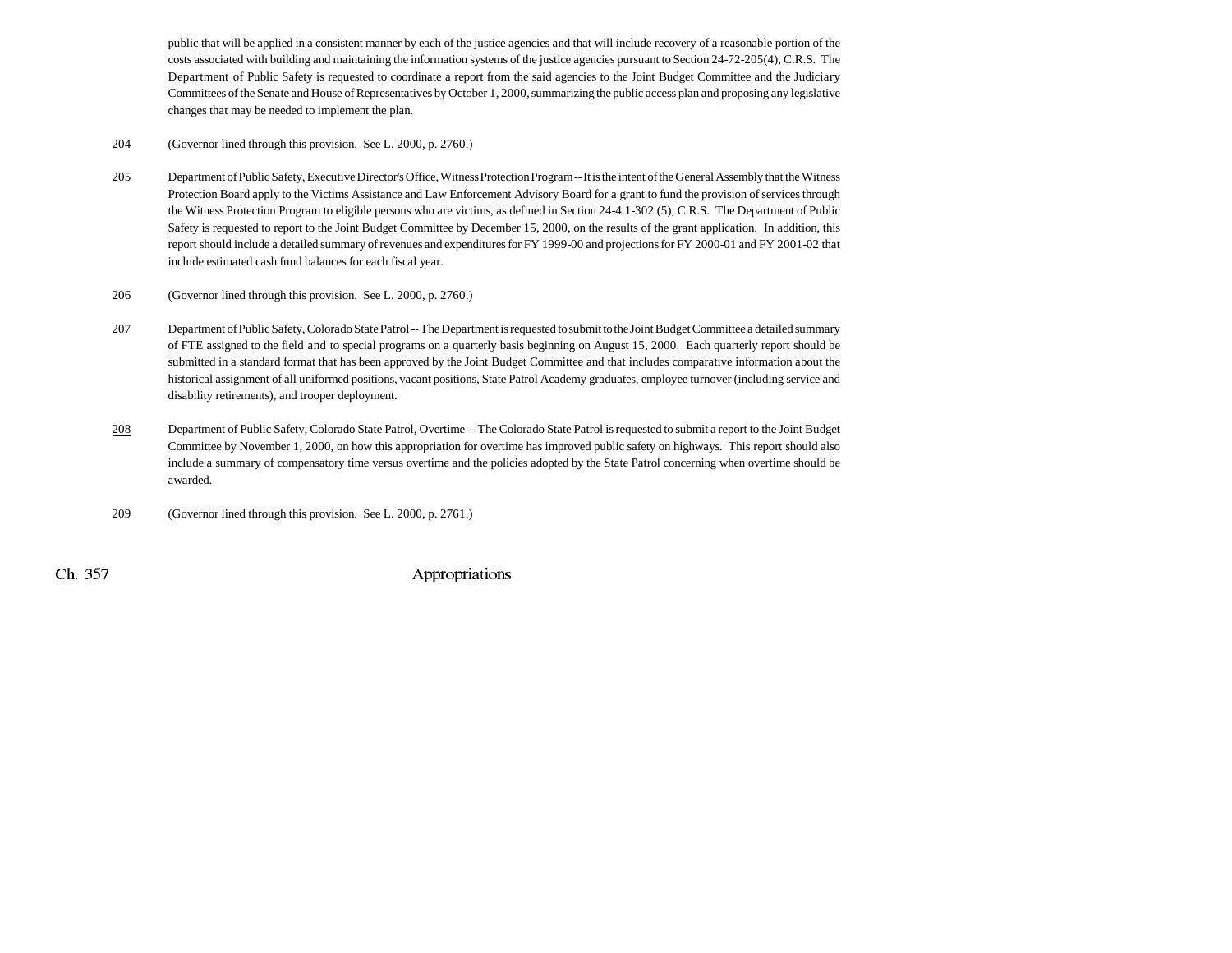|                 |       | APPROPRIATION FROM |               |              |               |                |  |
|-----------------|-------|--------------------|---------------|--------------|---------------|----------------|--|
|                 |       |                    | GENERAL       |              | CASH          |                |  |
| ITEM &          |       | <b>GENERAL</b>     | <b>FUND</b>   | CASH         | <b>FUNDS</b>  | <b>FEDERAL</b> |  |
| <b>SUBTOTAL</b> | TOTAL | FUND               | <b>EXEMPT</b> | <b>FUNDS</b> | <b>EXEMPT</b> | <b>FUNDS</b>   |  |
|                 |       |                    |               |              |               |                |  |

#### 210 (Governor lined through this provision. See L. 2000, p. 2761.)

- 211 (Governor lined through this provision. See L. 2000, p. 2761.)
- 212 Department of Public Safety, Division of Criminal Justice, Victims Assistance, State Victims Assistance and Law Enforcement Program -- The State VALE Board is requested to submit recommendations on grants to state agencies to the Joint Budget Committee by January 2, 2001.

213 (Governor lined through this provision. See L. 2000, p. 2761.)

- 214 Department of Public Safety, Division of Criminal Justice, Juvenile Justice and Delinquency Prevention, Alternative to Placement Projects -- It is the intent of the General Assembly that these funds be competitively awarded to counties that submit proposals for multi-disciplinary, noncategorical programs to provide child welfare services to at-risk children and their families. Such services shall include, but are not limited to, assessment, intervention, treatment, supervision, and shelter when and if appropriate.
- 215 Department of Public Safety, Division of Criminal Justice, Community Corrections -- Appropriations for community corrections programs are based on assumptions that providers of community corrections programs will collect client fees of up to \$13 per day on the average for residential programs and \$2 per day on the average for nonresidential programs. Pursuant to its authority to administer and execute contracts under Section 17-27-115, C.R.S., and in accordance with Section 17-27-107, C.R.S., the Division of Criminal Justice is requested to ensure that every reasonable effort is made to achieve such collections.
- 216Department of Public Safety, Colorado Bureau of Investigation -- The Colorado Bureau of Investigation is requested to present its FY 2001-02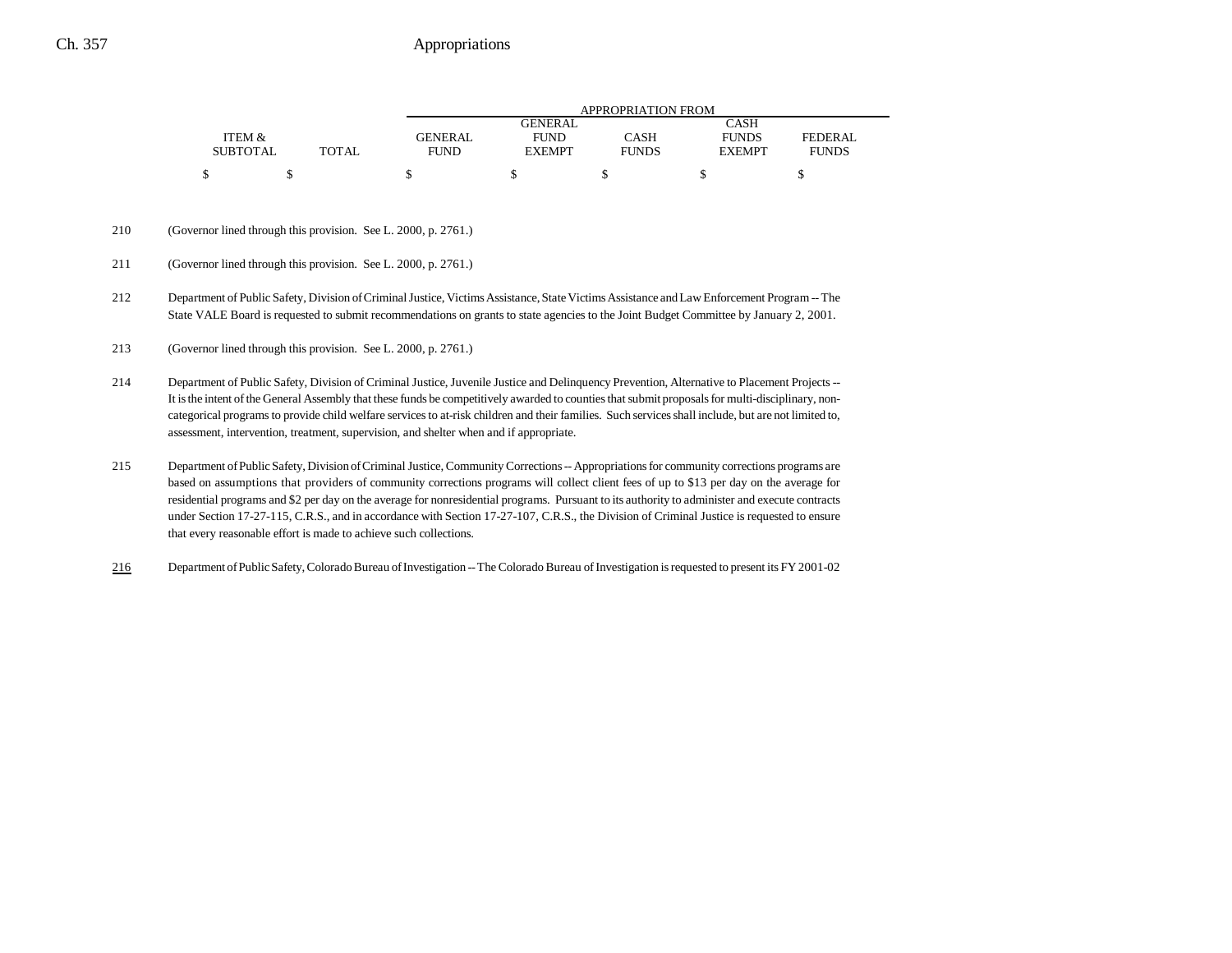budget submission in the revised Long Bill format. All figures are requested to be presented in this format, including but not limited to, the two prior years' actual expenditures, allocated central appropriations, and revenue schedules.

217 (Governor lined through this provision. See L. 2000, p. 2761.)

**SECTION 2.** Part XVII (2) and the affected totals of section 2 of chapter 364, Session Laws of Colorado 1999, as amended by section 1 of chapter 406, Session Laws of Colorado 2000, are amended to read:

#### Section 2. **Appropriation.**

### **PART XVII DEPARTMENT OF PUBLIC SAFETY**

| (2) COLORADO STATE PATROL <sup>224</sup> |            |                                              |              |
|------------------------------------------|------------|----------------------------------------------|--------------|
| Colonel, Lt. Colonels,                   |            |                                              |              |
| Majors, Captains <sup>225</sup>          | 2,721,330  | $2,721,330^a$                                |              |
|                                          |            | $(35.0$ FTE)                                 |              |
| Sergeants, Technicians,                  |            |                                              |              |
| and Troopers A and B                     | 30,778,639 | 374,544 <sup>b</sup><br>29,270,271°          | 1,133,824    |
|                                          |            | $(8.0$ FTE)<br>$(564.6$ FTE)                 | $(21.0$ FTE) |
| Civilians                                | 3,193,402  | $44,497$ <sup>d</sup><br>$3,148,905^{\circ}$ |              |
|                                          |            | $(2.0$ FTE $)$<br>$(77.5$ FTE)               |              |
| Retirements                              | 400,000    | $400.000$ <sup>a</sup>                       |              |
| <b>Operating Expenses</b>                | 3,679,003  | $237,733$ <sup>b</sup><br>3,441,270          |              |
|                                          | 4,077,822  | $239,055^{\rm b}$<br>3,838,767f              |              |
| Vehicle Lease Payments <sup>226</sup>    | 3,729,017  | $32,617^b$<br>3,680,883                      | 15,517       |
|                                          | 3,350,320  | $3,302,186$ <sup>g</sup>                     |              |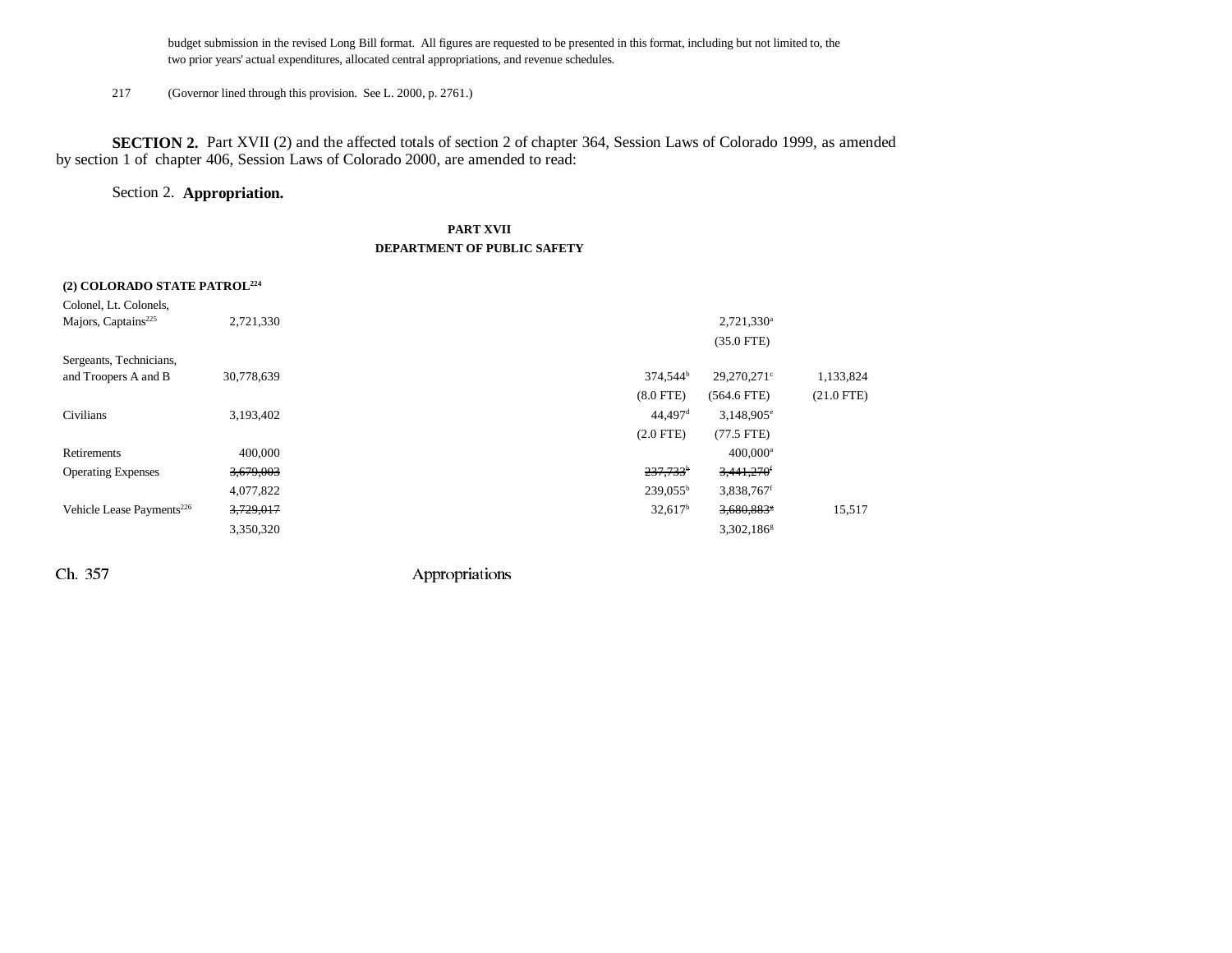|                                  |                           |              | <b>APPROPRIATION FROM</b>     |                                                |                        |                                              |                                |
|----------------------------------|---------------------------|--------------|-------------------------------|------------------------------------------------|------------------------|----------------------------------------------|--------------------------------|
|                                  | ITEM &<br><b>SUBTOTAL</b> | <b>TOTAL</b> | <b>GENERAL</b><br><b>FUND</b> | <b>GENERAL</b><br><b>FUND</b><br><b>EXEMPT</b> | CASH<br><b>FUNDS</b>   | <b>CASH</b><br><b>FUNDS</b><br><b>EXEMPT</b> | <b>FEDERAL</b><br><b>FUNDS</b> |
|                                  | \$<br>\$                  |              | \$                            | \$                                             | $\mathbb{S}$           | \$                                           | \$                             |
|                                  |                           |              |                               |                                                |                        |                                              |                                |
| Capital Outlay                   | 32,062                    |              |                               |                                                |                        | $32,062^a$                                   |                                |
| <b>Recondition Shotguns</b>      | 107,400                   |              |                               |                                                |                        | $107,400^{\rm a}$                            |                                |
| Dispatch Services <sup>227</sup> | 4,754,528                 |              | 135,507                       |                                                | $323,426^h$            | 4,291,218                                    | 4,377                          |
|                                  |                           |              | $(2.0$ FTE)                   |                                                | $(11.0$ FTE)           | $(123.1$ FTE)                                |                                |
| <b>State Patrol Training</b>     |                           |              |                               |                                                |                        |                                              |                                |
| Academy                          | 1,995,569                 |              |                               |                                                | $171,781$ <sup>h</sup> | 1,823,788                                    |                                |
|                                  | $(17.0$ FTE)              |              |                               |                                                |                        |                                              |                                |
| <b>Highway Safety Grants</b>     | 500,000                   |              |                               |                                                |                        | $500,000(T)^k$                               |                                |
| Aircraft Pool <sup>228</sup>     | 474,660                   |              | 84,901                        |                                                | 9,900 <sup>b</sup>     | 379,859 <sup>1</sup>                         |                                |
|                                  |                           |              |                               |                                                |                        | $(6.0$ FTE)                                  |                                |
| Aircraft Engine Reserve          | 180,000                   |              |                               |                                                |                        | $180,000(T)^m$                               |                                |
| Capitol and Governor's           |                           |              |                               |                                                |                        |                                              |                                |
| Security                         | 1,363,193                 |              | 1,064,211                     |                                                |                        | $298,982(T)^n$                               |                                |
|                                  | $(25.5$ FTE)              |              |                               |                                                |                        |                                              |                                |
| Highway Road Closure             |                           |              |                               |                                                |                        |                                              |                                |
| Fund                             | 725,000                   |              |                               |                                                | $225,000^{\rm b}$      | $500,000(T)^k$                               |                                |
| Nuclear Materials                |                           |              |                               |                                                |                        |                                              |                                |
| Transportation                   | 2,500                     |              |                               |                                                | $2,500^{\circ}$        |                                              |                                |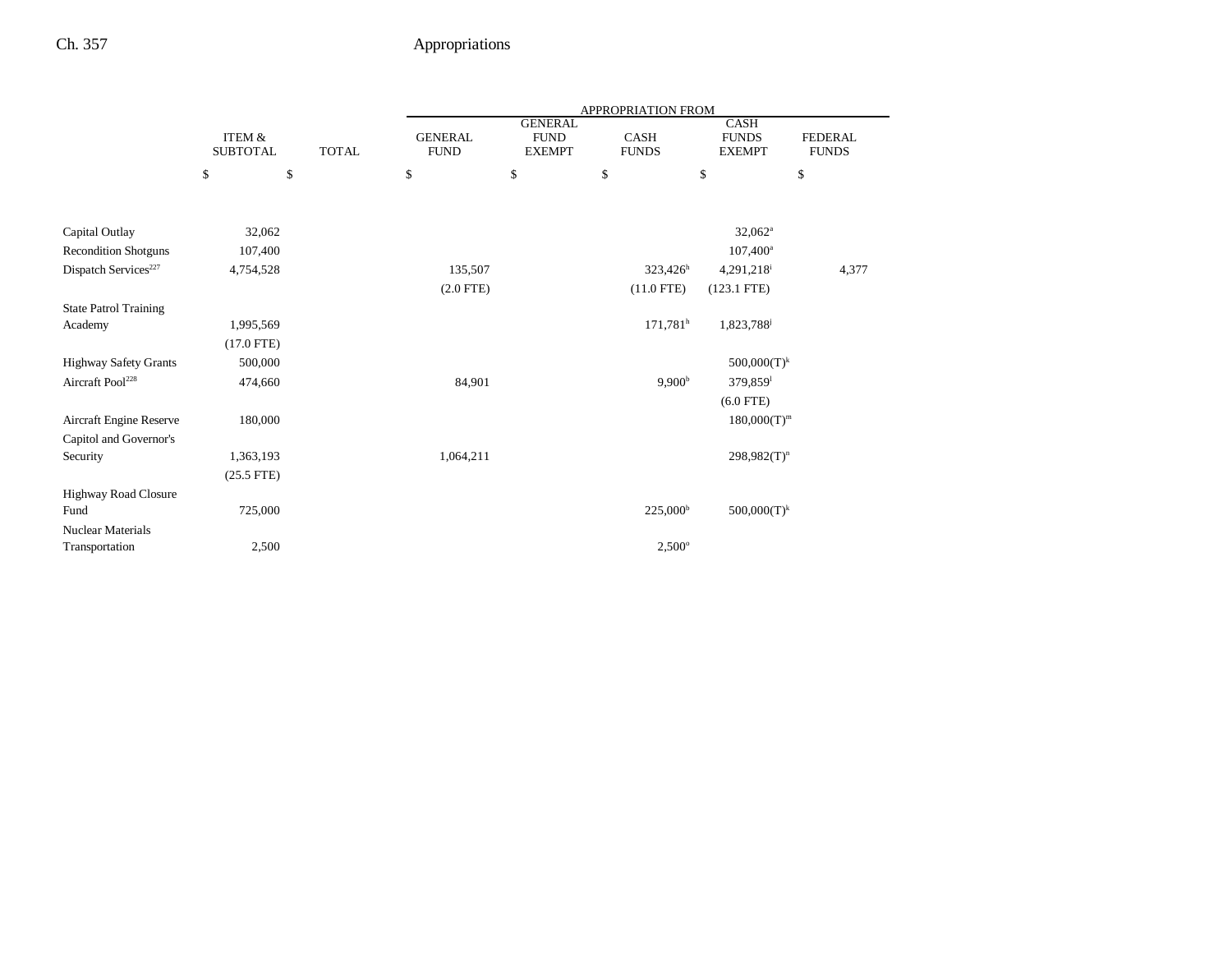| 463,293   |            | 101,545 <sup>p</sup> | 361,748 <sup>a</sup>   |             |
|-----------|------------|----------------------|------------------------|-------------|
|           |            | $(1.5$ FTE)          | $(5.5$ FTE)            |             |
|           |            |                      |                        |             |
| 171,000   |            |                      | $171,000^a$            |             |
|           |            |                      |                        |             |
| 50,673    |            | 50,6739              |                        |             |
| 581,398   |            | 7,920 <sup>b</sup>   | $573,478(T)^r$         |             |
|           |            |                      | $(2.0$ FTE)            |             |
| 246,843   |            |                      | $246,843(T)^s$         |             |
|           |            |                      | $(6.5$ FTE)            |             |
| 500,000   |            |                      | $400,000$ <sup>t</sup> | 100,000     |
|           |            |                      |                        | $(2.0$ FTE) |
| 355,690   |            |                      |                        | 355,690     |
| 5,720,708 |            | $106,611^b$          | 5,546,625 <sup>u</sup> | 67,472      |
|           | 62,725,908 |                      |                        |             |
|           | 62,746,030 |                      |                        |             |
|           |            |                      |                        |             |

a These amounts shall be from the Highway Users Tax Fund.

<sup>b</sup> Of these amounts, \$53,450 shall be from the Vehicle Identification Number Inspection Fund pursuant to Section 42-5-204, C.R.S., and <del>\$940,875</del> \$942,197 shall be from various local sources of cash funds.

c Of this amount, \$28,486,135 shall be from the Highway Users Tax Fund, \$679,230(T) shall be from Limited Gaming funds appropriated in the Department of Revenue, and \$104,906 shall be from various exempt local sources.

d Of this amount, \$25,153 shall be from the Vehicle Identification Number Inspection Fund pursuant to Section 42-5-204, C.R.S., and \$19,344 shall be from the E-470 Toll Road Authority.

e Of this amount, \$3,114,861 shall be from the Highway Users Tax Fund, and \$34,044(T) shall be from Limited Gaming funds appropriated in the Department of Revenue.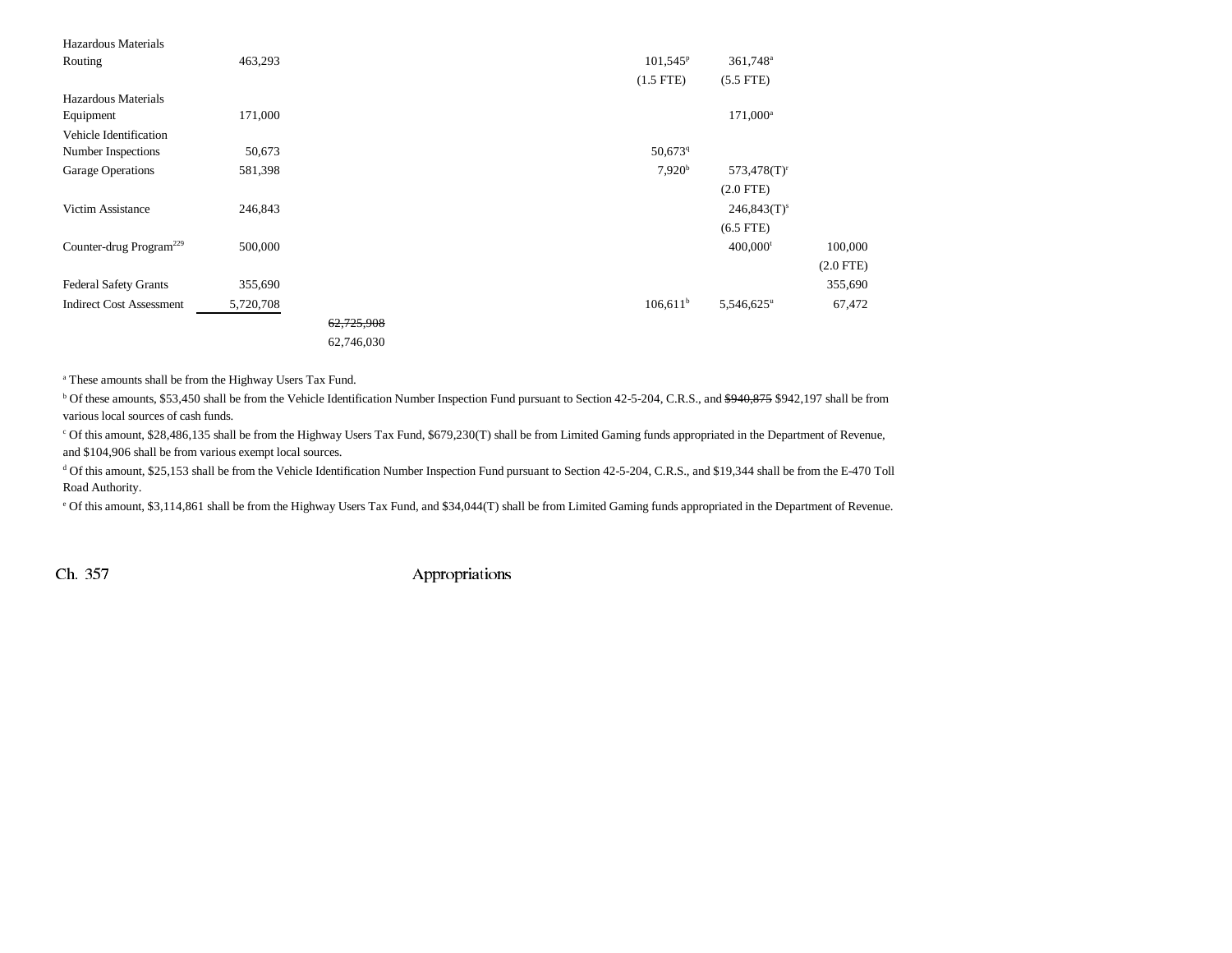|                 |              |         | APPROPRIATION FROM |              |               |              |  |  |
|-----------------|--------------|---------|--------------------|--------------|---------------|--------------|--|--|
|                 |              |         | GENERAL            |              | CASH          |              |  |  |
| ITEM &          |              | GENERAL | <b>FUND</b>        | CASH         | <b>FUNDS</b>  | FEDERAL      |  |  |
| <b>SUBTOTAL</b> | <b>TOTAL</b> | FUND    | <b>EXEMPT</b>      | <b>FUNDS</b> | <b>EXEMPT</b> | <b>FUNDS</b> |  |  |
|                 |              |         |                    |              |               |              |  |  |

<sup>f</sup> Of this amount, \$3,374,669 \$3,753,366 shall be from the Highway Users Tax Fund, and  $$66,601(T)$  \$85,401(T) shall be from Limited Gaming funds appropriated in the Department of Revenue.

g Of this amount, \$3,015,231 \$2,636,534 shall be from the Highway Users Tax Fund, \$600,000 shall be from the Auto Sales Cash Fund, and \$65,652(T) shall be from Limited Gaming funds appropriated in the Department of Revenue.

h These amounts shall be from user fees collected.

i Of this amount, \$3,964,794 shall be from the Highway Users Tax Fund, \$296,424(T) shall be from user fees collected from state agencies, and \$30,000(T) shall be from Limited Gaming funds appropriated in the Department of Revenue.

<sup>j</sup> Of this amount, \$1,533,516 shall be from the Highway Users Tax Fund, and \$290,272(T) shall be from user fees collected from other state agencies.

k These amounts shall be from the Department of Transportation.

<sup>1</sup> Of this amount, \$222,231 shall be from the Highway Users Tax Fund, and \$157,628(T) shall be from user fees collected from other state agencies.

m This amount shall be from reserves in the Aircraft Engine Reserve Fund.

n This amount shall be from the Legislative Department.

<sup>o</sup> This amount shall be from the Nuclear Materials Transportation Fund pursuant to Section 42-20-511, C.R.S.

p This amount shall be from the Hazardous Materials Safety Fund pursuant to Section 42-20-107, C.R.S.

q This amount shall be from the Vehicle Identification Number Inspection Fund pursuant to Section 42-5-204, C.R.S.

r This amount shall be from user fees collected from other state agencies.

s This amount shall be from the Victims Assistance and Law Enforcement Fund appropriated in the Department of Public Safety, Division of Criminal Justice.

t This amount shall be from local governments for the purchase of counter-drug equipment from the federal government pursuant to Title 10, Chapter 18, Section 381 U.S.C., which is considered to be cash funds exempt pursuant to Section 24-77-102(1), C.R.S.